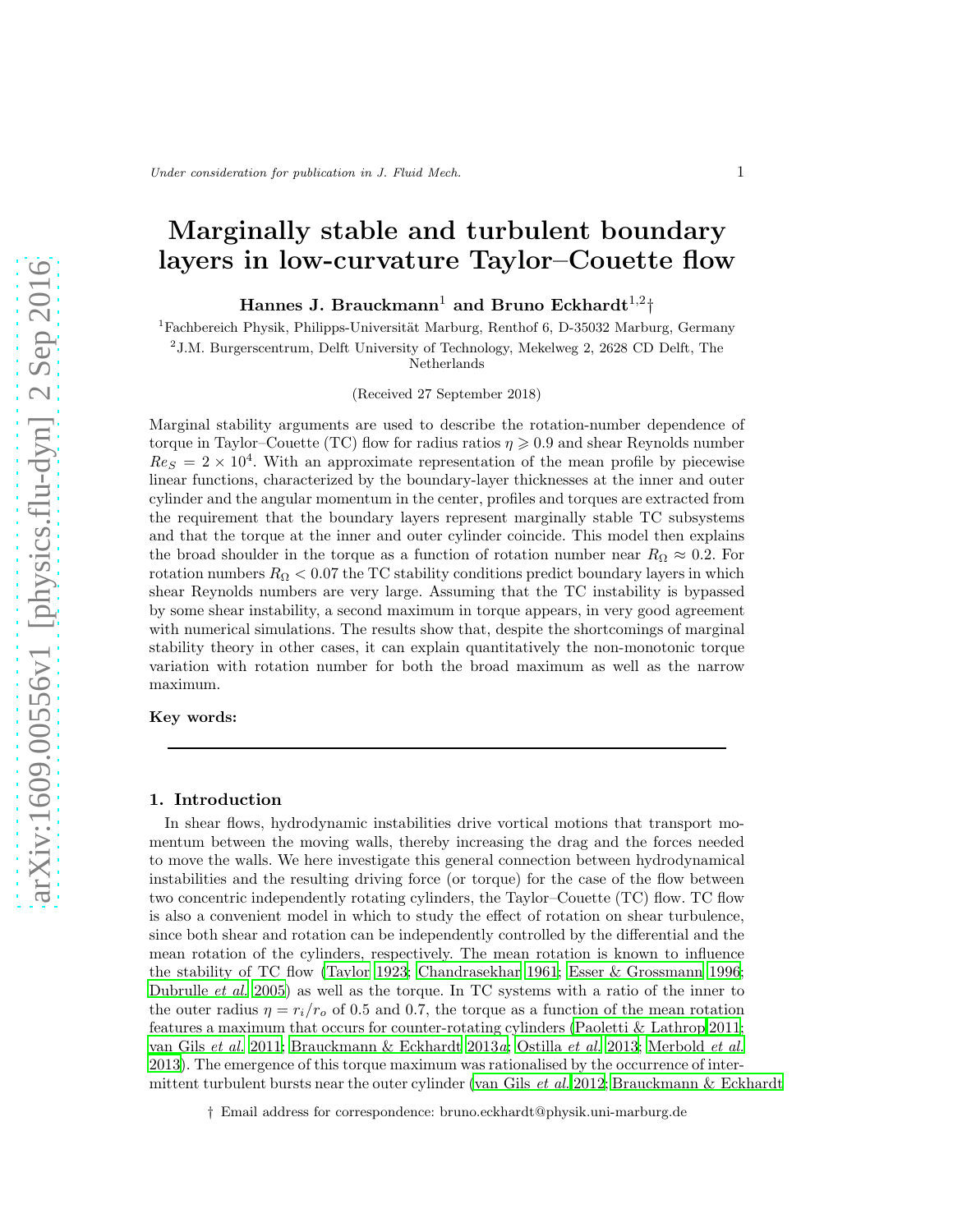## 2 H. J. Brauckmann and B. Eckhardt

[2013](#page-15-2)b), which result from a stabilisation of the outer fluid layer [\(Chandrasekhar 1961\)](#page-15-0). Recent numerical simulations revealed that the bursting behaviour disappears when the cylinder radii become large in the limit  $\eta \to 1$ , and simultaneously a new rotation dependence of the torque emerges for  $\eta \geqslant 0.9$  [\(Brauckmann](#page-15-3) *et al.* [2016\)](#page-15-3): In this low-curvature TC flow, the torque at a shear Reynolds number of  $2 \times 10^4$  shows two coexisting maxima, a broad and a narrow one. Moreover, the mean angular momentum profiles were found to have a universal shape as long as the outer region was not stabilized by counter-rotation of the cylinders [\(Brauckmann](#page-15-3) et al. [2016\)](#page-15-3). The aim of the present paper is to predict the rotation dependence of the torque for  $\eta \geqslant 0.9$  from a simplified model, to explain the origin of the two torque maxima and to rationalise the mean profile shapes and their variation with system rotation.

In the development of our model, we are guided by the following considerations. The mean rotation of the TC system causes a centrifugal instability that drives vortical flows which redistribute angular momentum radially. As a result, the mean profile becomes flat in the centre and has higher angular velocity gradients in the boundary layers (BLs) close to the cylinder walls. Consequently, the torque, which is proportional to the wall shear stress, rises above its laminar value. This description clearly illustrates that instability mechanisms, mean velocity profiles and torques are closely connected. The connection is most explicit in marginal stability theory, initially described for thermal convection [\(Malkus 1954](#page-16-6); [Howard 1966](#page-16-7)), and later extended to channel flow [\(Malkus 1956,](#page-16-8) [1983;](#page-16-9) [Reynolds & Tiederman 1967;](#page-17-2) [Gol'dshtik](#page-16-10) et al. [1970](#page-16-10)) and TC flow with stationary outer cylinder (King *[et al.](#page-16-11)* [1984;](#page-16-11) [Marcus 1984](#page-16-12)b; [Barcilon & Brindley 1984\)](#page-15-4). We will here present an extension of previous TC studies to the case of independently rotating cylinders, and will focus in particular on the rotation dependence of the torque, with its characteristic non-monotonic behaviour. Moreover, we will benchmark the model against results from numerical simulations of TC flow. As we will see, marginal stability based on TC flows alone is not sufficient to explain all features of the torque curves, and we will formulate a suitable extension that covers the entire range of rotation numbers.

The paper is organised as follows. In  $\S2$  $\S2$  we define the control parameters, describe the numerical method and present the simulation results. These include the rotation dependence of the torque  $(\S2.1)$  $(\S2.1)$  as well as the shape of angular momentum profiles (§[2.2\)](#page-4-0), which we both aim to understand by the subsequent modelling in §[3.](#page-5-0) We test to which extent the marginal stability assumptions of the model rationalise the rotation dependence of torque and profiles, by comparing model predictions to simulation results in §[3.2.](#page-7-0) Discrepancies between model and numerical results point to a change in the BL dynamics that is analysed in §[4.](#page-10-0) We conclude with a brief summary and further discussions.

## <span id="page-1-0"></span>2. Numerical results

We investigate the motion of an incompressible fluid between two concentric cylinders. The flow is driven by rotating the inner and outer cylinder with angular velocities  $\omega_i$ and  $\omega_o$ , respectively. We are here interested in the limit of large cylinder radii  $r_i$  and  $r_o$ , so that the curvature is small and the radius ratio  $\eta = r_i/r_o$  is close to one. In this low-curvature limit, the cylinder motion is often described by two parameters that can be generalized also to other rotating shear flows [\(Nagata 1986;](#page-16-13) [Dubrulle](#page-16-1) *et al.* [2005\)](#page-16-1): the average rotation of the system and the shear from the differential rotation of the cylinders. Following [Dubrulle](#page-16-1) et al. [\(2005\)](#page-16-1), we describe the motion in a reference frame rotating with the mean angular velocity  $\Omega_{\rm rf} = (r_i\omega_i+r_o\omega_o)/(r_i+r_o)$ , so that the cylinders move with the same speed but in opposite directions. In this reference frame, the velocity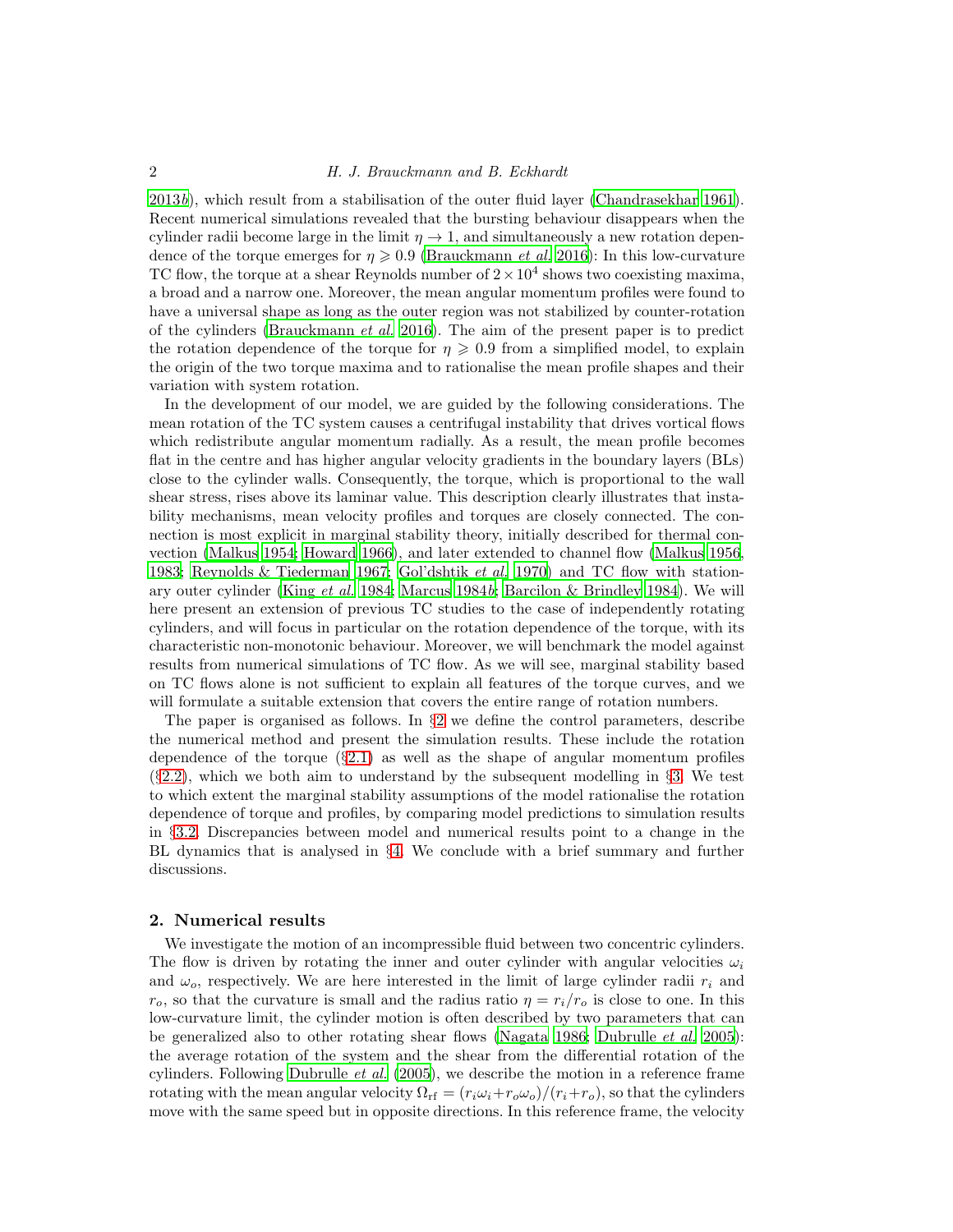difference between the cylinder walls becomes

<span id="page-2-3"></span>
$$
U_0 = \frac{2}{1 + \eta} \left( r_i \omega_i - \eta r_o \omega_o \right) \tag{2.1}
$$

and serves as the characteristic velocity scale. The velocity  $U_0$  and system rotation  $\Omega_{\rm rf}$ enter the definition of two dimensionless control parameters, the shear Reynolds number

<span id="page-2-2"></span>
$$
Re_S = \frac{U_0 d}{\nu} = \frac{2}{1 + \eta} \left( Re_i - \eta Re_o \right) \tag{2.2}
$$

and the rotation number [†](#page-2-1)

$$
R_{\Omega} = \frac{2\Omega_{\text{rf}} d}{U_0} = (1 - \eta) \frac{Re_i + Re_o}{Re_i - \eta Re_o}.
$$
\n(2.3)

Here,  $d = r_o - r_i$  denotes the gap width between the cylinders and  $\nu$  the kinematic vis-cosity of the fluid. Equation [\(2.2\)](#page-2-2) also gives the relation of  $Re_S$  and  $R_\Omega$  to the traditional Reynolds numbers  $Re_i = r_i \omega_i d/\nu$  and  $Re_o = r_o \omega_o d/\nu$  of the inner and outer cylinder. In the following, all results are rendered dimensionless using advective units, where the velocity difference  $U_0$  from [\(2.1\)](#page-2-3) and the gap width d serve as characteristic scales for velocities and lengths, respectively.

To analyse the effect of the system rotation on the turbulence, we performed direct numerical simulations (DNS) of TC flow at three shear rates  $Re_S = 5 \times 10^3$ ,  $10^4$  and  $2 \times 10^4$ , and for various values of the rotation number in the range  $-0.1 \le R_{\Omega} \le 0.95$ . However, we focus on  $Re_S = 2 \times 10^4$ , and on radius ratios  $\eta \gtrsim 0.9$ , represented by the two extreme cases  $\eta = 0.9$  and  $\eta = 0.99$ . For our simulations we used the spectral code described by [Meseguer](#page-16-14) *et al.*  $(2007)$ , which expands the velocity components by Chebyshev polynomials in the radial direction and by Fourier modes in the azimuthal and axial direction. Consequently, the simulated flow is axially periodic, and we chose an axial length of  $L_z = 2$ , which suffices to represent one pair of counter-rotating Taylor vortices. In addition, the azimuthal length of the domain was  $L<sub>\varphi</sub> = 3.98$  and  $L<sub>\varphi</sub> = 6.31$ (with periodic boundary conditions) for  $\eta = 0.9$  and  $\eta = 0.99$ , respectively. As discussed in [Brauckmann & Eckhardt \(2013](#page-15-1)a), the restriction to only one Taylor vortex pair and the reduced azimuthal length have little effect on the torque computation. In the cases of strongly co-rotating cylinders, we performed the simulations in a reference frame that rotates with  $\Omega_{\rm rf}$ .

The spatial resolution, determined by the highest mode order  $(M_r, M_\varphi, M_z)$  in each direction, is chosen so that the relative amplitude of the highest mode in each direction drops to ∼ 10<sup>−</sup><sup>4</sup> . This condition was identified as one criterion for a converged torque computation [\(Brauckmann & Eckhardt 2013](#page-15-1)a) and is achieved in the simulations at  $Re_S = 2 \times 10^4$  by the resolutions  $(M_r, M_\varphi, M_z) = (70, 94, 94)$  and  $(70, 158, 94)$ for  $\eta = 0.9$  and  $\eta = 0.99$ , respectively. Moreover, the simulations meet two additional convergence criteria identified by Brauckmann & Eckhardt  $(2013a)$ : Agreement of the torques at the inner and outer cylinder to within 0.5% and fulfilment of the balance between energy input and dissipation to within 1%. Most of the DNS data used here are taken from [Brauckmann](#page-15-3) et al. [\(2016\)](#page-15-3), with additional computations added in the range  $R_{\Omega} > 0.6.$ 

#### 2.1. Rotation dependence of the torque

<span id="page-2-0"></span>The torque needed to drive the cylinders measures the radial transport of angular mo-mentum by the fluid motion [\(Marcus 1984](#page-16-15)a; [Dubrulle & Hersant 2002;](#page-16-16) [Eckhardt](#page-16-17) et al.

<span id="page-2-1"></span>† Note that the sign of  $R_{\Omega}$  is opposite to the definition in [Dubrulle](#page-16-1) *et al.* [\(2005](#page-16-1)).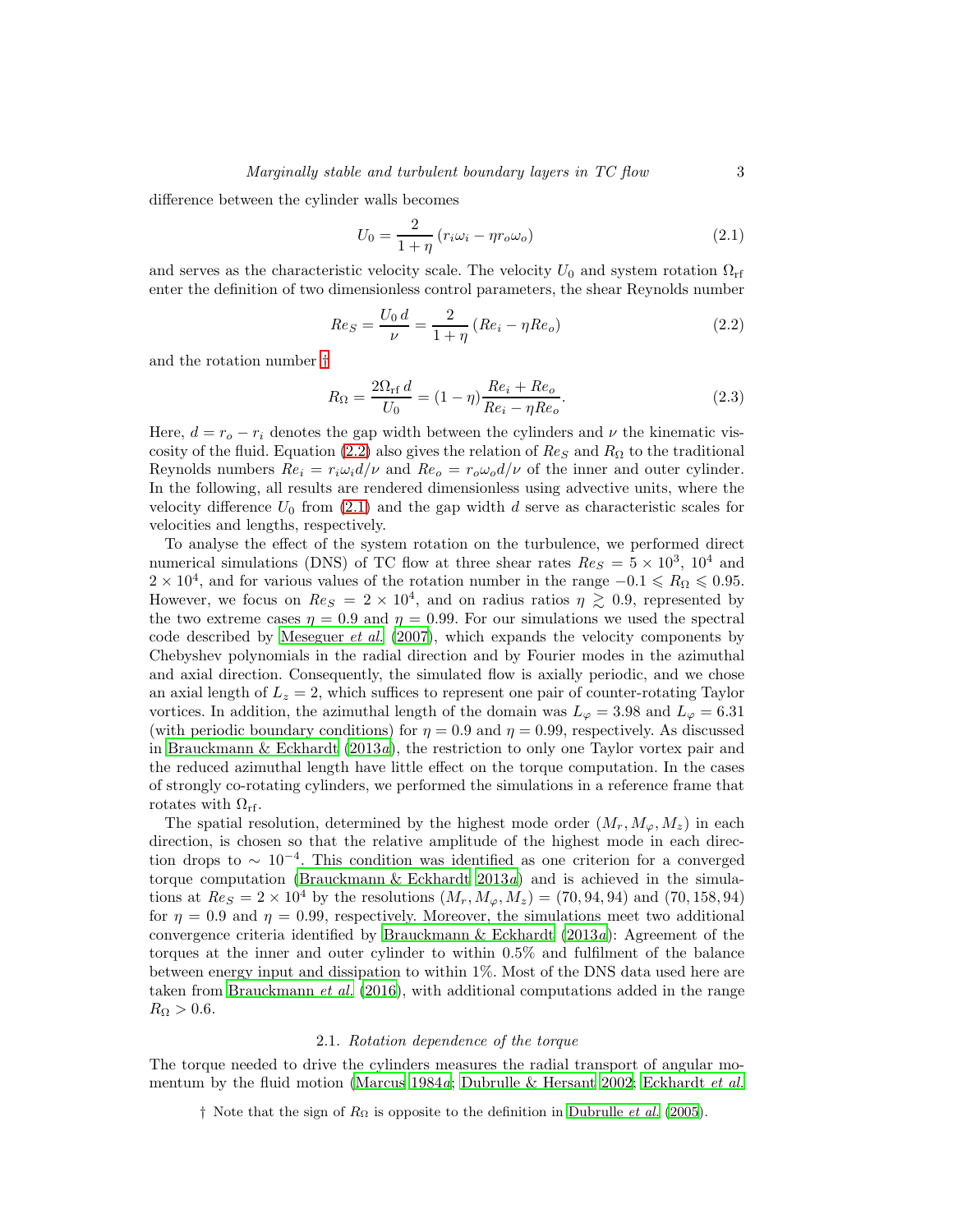

<span id="page-3-0"></span>FIGURE 1. (Colour online) Variation of the torque  $G$  with the system rotation parametrised by  $R_{\Omega}$  for a constant shear  $Res.$  In addition to the broad maximum for  $Res = 5000$ , a second maximum at  $R_{\Omega} = 0.02$  emerges with increasing shear. The torque shows the same  $R_{\Omega}$ -dependence for both radius ratios  $\eta = 0.9$  and  $\eta = 0.99$ . All torques are measured in units of the torque  $G_{\text{lam}}$  that would result from a laminar flow.

[2007\)](#page-16-17), and is strongly influenced by the turbulence in the system. In the simulations, we calculate the dimensionless value  $G = T/(2\pi L_z \rho_f \nu^2)$  of the torque T at the inner and outer cylinder, where it is proportional to the mean wall shear stress,

<span id="page-3-1"></span>
$$
G = -\operatorname{Re}_S r_x^3 \partial_r \overline{\omega}|_{r_x},\tag{2.4}
$$

with  $r_x = r_i$  and  $r_x = r_o$  for the inner and outer cylinder, respectively, and with the timeand area-averaged angular velocity  $\overline{\omega} = \overline{u}_{\varphi}/r$ . Here,  $\rho_f$  denotes the fluid density. Figure [1](#page-3-0) shows the torque G as a function of  $R_{\Omega}$  at a constant differential rotation  $Re_S$ . For  $Re_S =$ 5000, the torque shows one broad maximum at a rotation number close to 0.2, which in case of  $\eta = 0.9$  and  $\eta = 0.99$  corresponds to co-rotating cylinders. In contrast, for smaller  $\eta$ , the torque maximum appears for counter-rotating cylinders [\(Paoletti & Lathrop 2011;](#page-17-1) [van Gils](#page-16-2) et al. [2011;](#page-16-2) [Merbold](#page-16-4) et al. [2013;](#page-16-4) [Brauckmann & Eckhardt 2013](#page-15-1)a) and was linked to the occurrence of intermittent turbulent bursts caused by the stabilisation of an outer fluid layer [\(van Gils](#page-16-5) et al. [2012;](#page-16-5) [Brauckmann & Eckhardt 2013](#page-15-2)b). Moreover, lowcurvature TC flows with  $\eta \geqslant 0.9$  show a second, narrower torque maximum at  $R_{\Omega} = 0.02$ that increases with  $Res$  and becomes similar in magnitude to the broad maximum at  $Re_S = 2 \times 10^4$  [\(Brauckmann](#page-15-3) *et al.* [2016](#page-15-3)). While this narrow torque maximum occurs for counter-rotating cylinders in the TC system with  $\eta = 0.9$ , the rotation number  $R_{\Omega} = 0.02$ corresponds to co-rotating cylinders for  $\eta = 0.99$ . Consequently, the narrow maximum can not be explained by the intermittent bursts for counter-rotating cylinders [\(van Gils](#page-16-5) *et al.*) [2012;](#page-16-5) [Brauckmann & Eckhardt 2013](#page-15-2)b) and, thus, relies on a different mechanism than the torque maximum found for  $\eta < 0.9$ . Moreover, the bursting behaviour disappears when  $\eta \to 1$  and therefore becomes irrelevant for the torque maximisation for  $\eta \gtrsim 0.9$ [\(Brauckmann](#page-15-3) *et al.* [2016\)](#page-15-3). It is worth noting that the  $R_{\Omega}$ -dependence of the torque is universal for low-curvature TC flows, as demonstrated by the collapse of the torques for  $\eta = 0.9$  and  $\eta = 0.99$ . A similar collapse was also observed in other studies [\(Dubrulle](#page-16-1) *et al.*) [2005;](#page-16-1) [Paoletti](#page-17-3) et al. [2012](#page-17-3); [Brauckmann](#page-15-3) et al. [2016\)](#page-15-3). In summary, both torque maxima in low-curvature TC flow call for an explanation.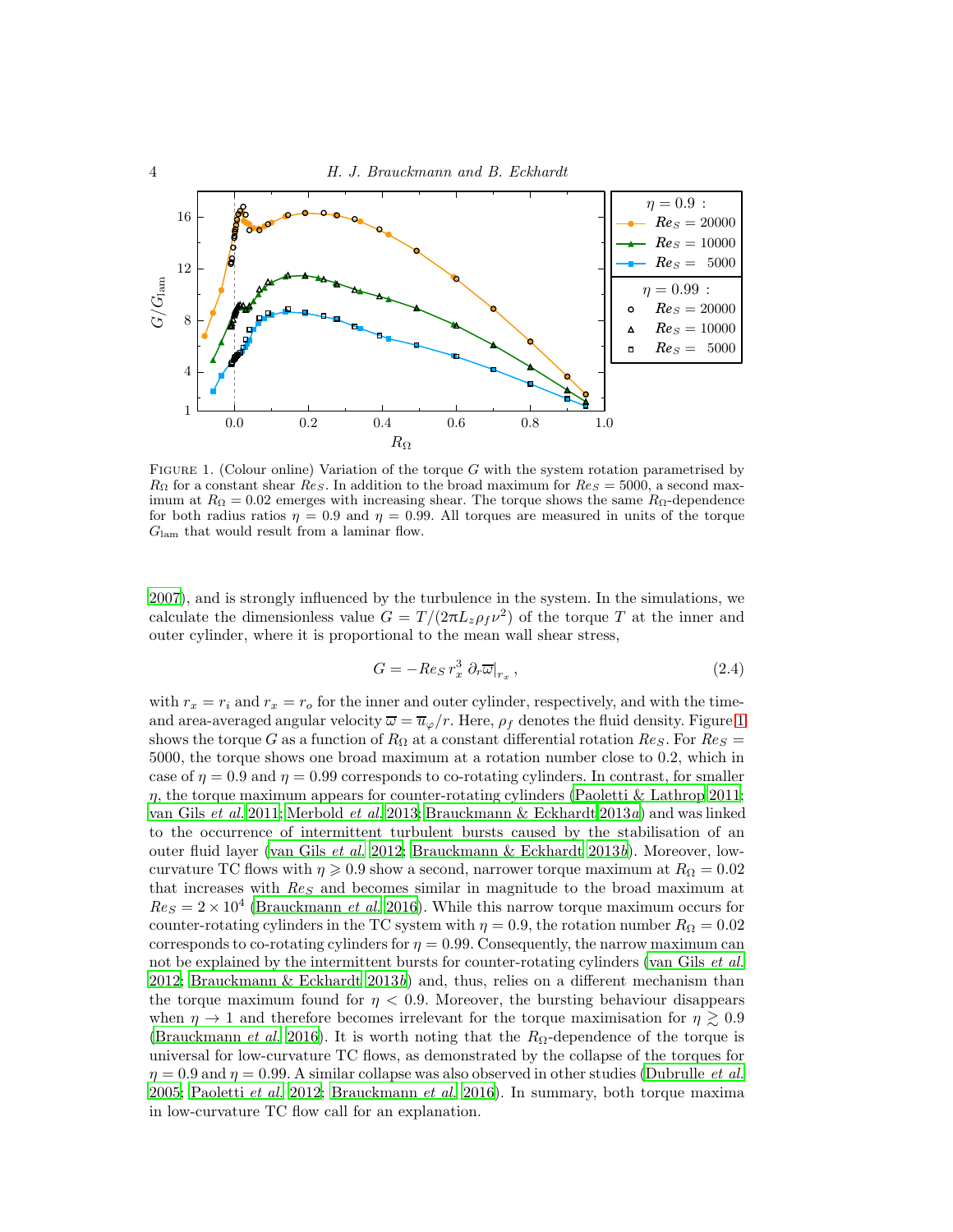#### Marginally stable and turbulent boundary layers in TC flow 5



<span id="page-4-1"></span>FIGURE 2. (Colour online) Angular momentum profiles for various rotation numbers  $R_{\Omega}$  at a constant shear  $Re_S = 2 \times 10^4$  in a low-curvature TC system with  $\eta = 0.99$ . The time- and area-averaged angular momentum  $\overline{\mathcal{L}}$  was rescaled to the interval  $(0, 1)$  using the transformations  $\mathcal{L} = (\overline{\mathcal{L}} - \mathcal{L}_o)/(\mathcal{L}_i - \mathcal{L}_o)$ , where  $\mathcal{L}_i$  and  $\mathcal{L}_o$  denote the specific angular momentum of the inner and outer cylinder.

#### 2.2. Angular momentum profiles

<span id="page-4-0"></span>An important ingredient to marginal stability considerations are mean profiles of the specific angular momentum  $\mathcal{L} = ru_{\varphi}$ , which we obtain by averaging turbulent simulations at  $Res = 2 \times 10^4$  in time and in azimuthal and axial direction. To exemplify the characteris-tics of the profiles for low-curvature TC flows, figure [2](#page-4-1) shows  $\mathcal L$  profiles for  $\eta = 0.99$ . The angular momentum values are rescaled to the interval  $(0, 1)$  to make comparisons between simulations at different  $R_{\Omega}$  easier. For most rotation numbers, the angular momentum profiles are almost flat in the middle and reach a central value of  $\mathcal{L} \approx 0.5$ . Our recent study [\(Brauckmann](#page-15-3) et al. [2016\)](#page-15-3) revealed this profile behaviour also for other radius ratios, as long as the flow is not stabilised due to a counter-rotating outer cylinder. Flat angular momentum profiles in the centre were also observed in TC experiments with the outer cylinder held stationary [\(Wattendorf 1935;](#page-17-4) [Taylor 1935;](#page-17-5) [Smith & Townsend 1982;](#page-17-6) [Lewis & Swinney 1999\)](#page-16-18).

In the limit  $\eta \to 1$ , TC flow becomes linearly unstable only in the range  $0 < R_{\Omega} < 1$  for sufficiently high  $Res$  [\(Dubrulle](#page-16-1) *et al.* [2005\)](#page-16-1). The  $\mathcal{L}$  profile for the lower stability boundary  $R_{\Omega} = 0$  (corresponding to perfect counter-rotation with  $r_i \omega_i = -r_o \omega_o$ ) features a central region of negative slope, see figure  $2(a)$ . Moreover, the gradient of the profile increases as  $R_{\Omega}$  tends to 1, cf. figure [2\(](#page-4-1)b). However, this increase is only a consequence of the rescaling of the profiles by the difference  $(\mathcal{L}_i-\mathcal{L}_o)$ : In the limit  $R_{\Omega} \to 1$ , this quantity vanishes since the marginal stability boundary  $R_{\Omega} = 1$  is determined by Rayleigh's criterion and the equality of angular momentum at the inner and outer cylinder [\(Rayleigh 1917\)](#page-17-7). Indeed, figure [3](#page-5-1) shows that the profile gradients in the centre measured in advective units do not increase for large  $R_{\Omega}$  and are close to zero for  $R_{\Omega} \gtrsim 0$ . Furthermore, the gradients only slightly vary with  $Re<sub>S</sub>$  (figure [3a](#page-5-1)) and do not differ between simulations for  $\eta = 0.9$ and 0.99 (figure [3b](#page-5-1)), which highlights the universal behaviour of the  $\mathcal L$  profiles in the centre. It is important to note that a radially constant angular momentum complies with marginal stability according to Rayleigh's inviscid criterion and that at high  $Re<sub>S</sub>$ , viscosity plays an important role only close to the walls and not in the central region. Thus, one can interpret the constant central angular momentum profiles to be in a marginally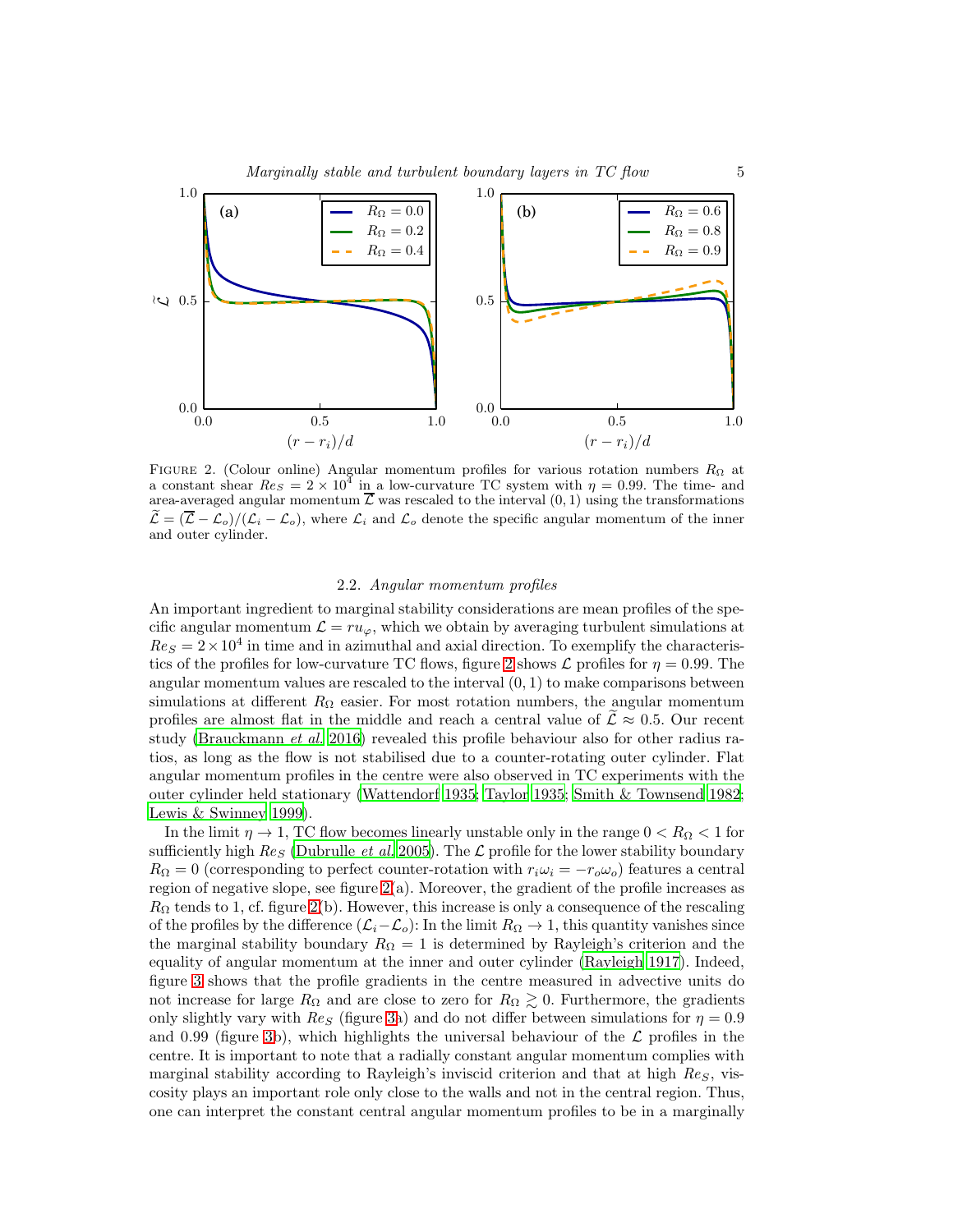

<span id="page-5-1"></span>Figure 3. (Colour online) Angular momentum gradients in the middle region as a function of the rotation number  $R_{\Omega}$ . (a) The gradients for  $\eta = 0.99$  only slightly vary with  $Re_S$ . (b) At  $Res = 2 \times 10^4$ , the gradients for two different radius ratios coincide. For most values of  $R_{\Omega}$ , the angular momentum profiles are almost flat in the middle region with a slight positive slope. We calculated the gradient by averaging the profile derivative divided by the radius  $(r^{-1}\partial_r\vec{\mathcal{L}})$  over the central region  $(r - r_i)/d \in [0.4, 0.6]$ .

stable state [\(Wattendorf 1935;](#page-17-4) [Taylor 1935;](#page-17-5) [Brauckmann](#page-15-3) et al. [2016\)](#page-15-3). However, marginal stability is not exactly fulfilled, and the  $\mathcal L$  profiles show a slightly positive slope in the middle as previously observed by [Smith & Townsend \(1982](#page-17-6)), [Lewis & Swinney \(1999\)](#page-16-18) and [Dong \(2007\)](#page-15-5). The general occurrence of an almost flat central region in the angular momentum profile for  $R_{\Omega} \gtrsim 0$  will be an important ingredient for the model.

## <span id="page-5-0"></span>3. Marginal stability model

The rotation-number dependence of the torque and of the mean profiles is a consequence of the complicated turbulent flow that is governed by the hydrodynamic equations of motion. The shape of the mean profiles, however, can be rationalized by a few simple modelling assumptions, as first proposed by [Malkus \(1954\)](#page-16-6) and [Howard \(1966](#page-16-7)) for the case of thermal convection and later applied to TC flow with stationary outer cylinder by King [et al.](#page-16-11)  $(1984)$  and Marcus  $(1984b)$ .

## 3.1. Defining equations for the model

The model is based on the following three assumptions:

(i) The angular momentum profile can be approximated by a sequence of three linear functions as sketched in figure [4:](#page-6-0) The inner BL profile  $\mathcal{L}_{BL}^{i}(r)$  extends from  $r_i$  to the radius  $r_i + \delta_i$ , the outer BL profile  $\mathcal{L}_{BL}^o(r)$  from the radius  $r_o - \delta_o$  to  $r_o$  and the central profile  $\mathcal{L}_c(r)$  covers the region in between. Here,  $\delta_i$  and  $\delta_o$  denote the inner and outer BL thickness. The piecewise linear profile approximates the profiles observed in DNS (figure [2\)](#page-4-1), but does not capture the smooth transitions between the BLs and the central region.

(ii) The numerical simulations show that the angular momentum profile is almost flat in the centre except for a small positive slope, so that it is nearly marginally stable by Rayleigh's criterion for inviscid flows [\(Rayleigh 1917\)](#page-17-7). We allow for this slope by approximating the profile in the centre with the  $Res$ - and  $R_{\Omega}$ -independent constant  $s = 0.02r_a$ . The proportionality to the mean radius  $r_a = (r_i + r_o)/2$  accounts for the observation that the profile gradient divided by the radius  $(r^{-1}\partial_r\overline{\mathcal{L}})$  is almost independent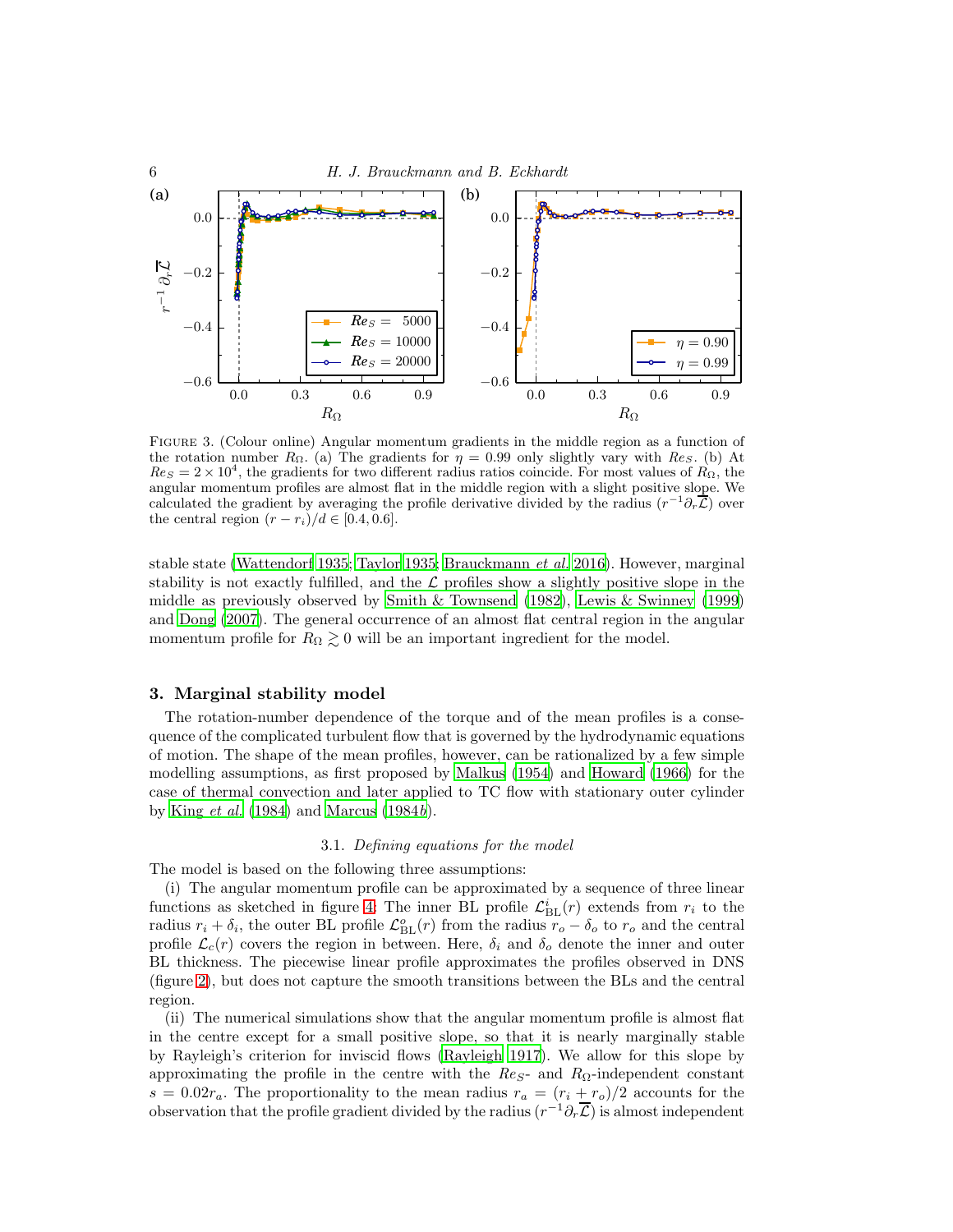

<span id="page-6-0"></span>Figure 4. (Colour online) The marginal stability model describes the angular momentum profile by three linear regions: the inner and outer BL  $\mathcal{L}_{BL}^{i}(r)$  and  $\mathcal{L}_{BL}^{o}(r)$  having a thickness of  $\delta_{i}$  and  $\delta_{o}$ , respectively, and the central region  $\mathcal{L}_c(r)$ . The model profile (solid lines) calculated for  $\eta = 0.99$ ,  $Res = 2 \times 10^4$  and  $R_{\Omega} = 0.5$  is compared to the corresponding DNS profile (dashed line).

of  $\eta$ ,  $\text{Re}_S$  and  $\text{R}_\Omega$  for  $\text{R}_\Omega \geq 0$ , cf. figure [3.](#page-5-1) Thus, in advective units, the central profile reads

<span id="page-6-3"></span>
$$
\mathcal{L}_c(r) = \mathcal{L}_a + s(r - r_a) \quad \text{with} \quad s = 0.02r_a,
$$
\n(3.1)

where  $\mathcal{L}_a$  denotes the angular momentum at the mean radius  $r_a$ . Note that while we fixed the slope s, the variable  $\mathcal{L}_a$  is as yet unknown and depends on the external parameters  $(\eta, Re_S, R_{\Omega}).$ 

(iii) In analogy to the central region, which is close to being marginally stable by Rayleigh's criterion, we require that the BLs are marginally stable, when viewed as TC subsystems that extend only from the walls to the end of the BLs (King *[et al.](#page-16-11)* [1984\)](#page-16-11). These subsystems have one rigid wall (the physical cylinders) and a softer boundary towards the center that effectively leaves more space for the instability modes than a rigid wall. A similar configuration occurs in TC flow with counter-rotating cylinders where the formed vortices are wider than the unstable inner region [\(Taylor 1923\)](#page-17-0), pointing to an increased effective length scale for the instability modes [\(Donnelly & Fultz 1960;](#page-15-6) [Esser & Grossmann 1996\)](#page-16-0). Therefore, we define the effective gap width of the virtual TC systems as  $d_i = \tilde{a}\delta_i$  and  $d_o = \tilde{a}\delta_o$  with the constant factor  $\tilde{a} > 1$ . A comparison between model and DNS in §[3.2](#page-7-0) will reveal that  $\tilde{a} = 1.5$  represents a reasonable choice in case of  $Re_S = 2 \times 10^4$ . Therefore, the embedded TC subsystem of the inner BL can be characterised by an effective radius ratio  $\eta_i$ , a first Reynolds number  $\mathcal{R}_1^i$  for the physical cylinder and a second Reynolds number  $\mathcal{R}_2^i$  for the BL edge:

<span id="page-6-1"></span>
$$
\eta_i = \frac{r_i}{r_i + d_i}, \qquad \mathcal{R}_1^i = \frac{\widehat{\mathcal{L}}_i d_i}{r_i \nu}, \qquad \mathcal{R}_2^i = \frac{\widehat{\mathcal{L}}_c (r_i + d_i) d_i}{(r_i + d_i) \nu}, \tag{3.2}
$$

with  $d_i = \tilde{a}\delta_i$ . Here, the angular momenta  $\mathcal{L}_i$  and  $\mathcal{L}_c(r_i + d_i)$  are given in physical units and therefore labelled with a hat. Since the new unit of length in [\(3.2\)](#page-6-1) is the effective gap width  $d_i$ , the dimensionless radii become  $r_1^i = \eta_i/(1 - \eta_i)$  and  $r_2^i = 1/(1 - \eta_i)$  for the BL TC system. Similarly, the embedded TC subsystem of the outer BL is characterised by an effective radius ratio  $\eta_o$ , a first Reynolds number  $\mathcal{R}_1^o$  for the BL edge and a second Reynolds number  $\mathcal{R}_2^o$  for the physical cylinder:

<span id="page-6-2"></span>
$$
\eta_o = \frac{r_o - d_o}{r_o}, \qquad \mathcal{R}_1^o = \frac{\hat{\mathcal{L}}_c(r_o - d_o) d_o}{(r_o - d_o)\nu}, \qquad \mathcal{R}_2^o = \frac{\hat{\mathcal{L}}_o d_o}{r_o \nu},\tag{3.3}
$$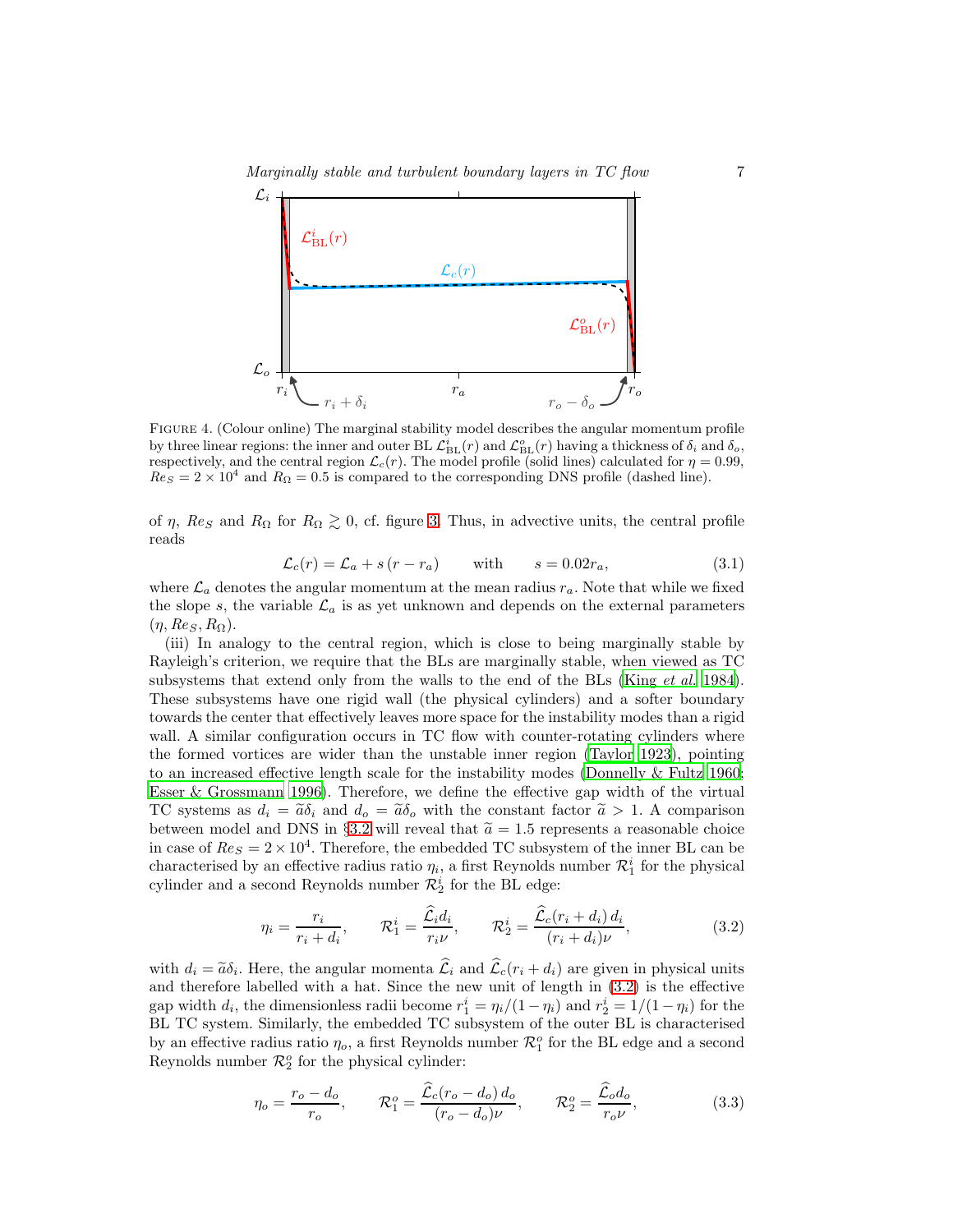## 8 H. J. Brauckmann and B. Eckhardt

with  $d_o = \tilde{a}\delta_o$ . Here, the effective gap width  $d_o$  is the new unit of length, and the dimensionless radii become  $r_1^o = \eta_o/(1 - \eta_o)$  and  $r_2^o = 1/(1 - \eta_o)$ .

The constants s and  $\tilde{a}$  are fixed by empirical observations, so that the model has three variables: the angular momentum in the centre  $\mathcal{L}_a$  and the BL thicknesses  $\delta_i$  and  $\delta_o$ . They can be fixed and related to the external parameters  $(\eta, Re_S, R_{\Omega})$  by the following considerations: First, we implement the assumption of marginal stability from (iii) by requiring that both BLs described by the parameters [\(3.2\)](#page-6-1) and [\(3.3\)](#page-6-2) fulfil the stability criterion for laminar TC flow, as described by Esser  $\&$  Grossmann (1996). We resort to their study since they provide analytic expressions for the stability boundary in the full parameter space which are in good agreement with experimental results. These two conditions for the BLs can be solved for  $\delta_i$  and  $\delta_o$ , with an implicit dependence on  $\mathcal{L}_a$ , which enters the Reynolds numbers  $\mathcal{R}_2^i$  and  $\mathcal{R}_1^o$  via the central profile  $\mathcal{L}_c(r)$  from [\(3.1\)](#page-6-3) evaluated at  $r = r_i + d_i$  and  $r = r_o - d_o$ , respectively.

The third condition needed to fix the parameters follows from the requirement that in the statistically stationary state and averaged over long times, the torque exerted on the inner cylinder equals that exerted on the outer cylinder. Since the torque is proportional to the mean wall shear stress, cf. equation [\(2.4\)](#page-3-1), which is calculated from the linearly approximated BL profiles  $\mathcal{L}_{BL}^{i}(r)$  and  $\mathcal{L}_{BL}^{o}(r)$ , the dimensionless torques at the inner and outer cylinder read

$$
G_i = Res \left( -r_i \partial_r \mathcal{L}_{BL}^i \big|_{r_i} + 2\mathcal{L}_i \right) = Res \left( r_i \frac{\mathcal{L}_i - \mathcal{L}_c(r_i + \delta_i)}{\delta_i} + 2\mathcal{L}_i \right), \qquad (3.4a)
$$

$$
G_o = Re_S \left( -r_o \partial_r \mathcal{L}_{BL}^o \big|_{r_o} + 2\mathcal{L}_o \right) = Re_S \left( r_o \frac{\mathcal{L}_c (r_o - \delta_o) - \mathcal{L}_o}{\delta_o} + 2\mathcal{L}_o \right). \tag{3.4b}
$$

Thus, the third condition becomes  $G_i = G_o$ . Since all three conditions are coupled, and the stability equations given by [Esser & Grossmann \(1996\)](#page-16-0) are implicit, we solve the equations numerically. For given parameter values  $(\eta, Re_S, R_{\Omega})$ , this procedure results in predictions for  $\mathcal{L}_a$ ,  $\delta_i$  and  $\delta_o$ , and thus for the torque via equation [\(3.4\)](#page-7-1). In this context, it is important to note that the BL thicknesses  $\delta_i$  and  $\delta_o$  are used to approximate the profile derivatives in [\(3.4\)](#page-7-1), whereas the increased gap widths  $d_i$  and  $d_o$  are relevant for the Reynolds numbers in [\(3.2\)](#page-6-1) and [\(3.3\)](#page-6-2) that describe the stability of the BLs.

#### <span id="page-7-1"></span>3.2. Predictions

<span id="page-7-0"></span>The predictions from the model can be compared with the quantities calculated from our numerical simulations. While the definitions of the central angular momentum  $\mathcal{L}_a$  $\mathcal{L}(r_a)$  and of the torque G also apply to the DNS, a BL-thickness definition inspired by the model is needed for general  $\mathcal L$  profiles from simulations or experiments. Therefore, we also approximate the angular momentum profiles from the DNS by piecewise linear functions similar to the model profile in figure [4.](#page-6-0) We define the distance of the two intersection points to the corresponding wall as BL thicknesses  $\delta_i$  and  $\delta_o$ . These lines are obtained by a linear fit to the middle region of the DNS profile and by using the derivatives  $\partial_r \vec{\mathcal{L}}|_{r_i}$  and  $\partial_r \vec{\mathcal{L}}|_{r_o}$  as the slope for the segments in the inner and outer BL, respectively.

We study the marginal stability model for a constant shear  $Re_S = 2 \times 10^4$  and for the two radius ratios  $\eta = 0.99$  and  $\eta = 0.9$ . The first  $\eta$ -value was chosen to analyse the limit where the cylinder curvature plays a negligible role. For  $\eta = 0.99$ , the dimensionless cylinder radii become  $r_i/d = 99$  and  $r_o/d = 100$ , and the inner and outer BL behave similarly. Therefore, we only show results for the inner BL here. On the other hand,  $\eta = 0.9$  corresponds to the smallest radius ratio for which we still observe the two torque maxima that are characteristic of the low-curvature TC flow [\(Brauckmann](#page-15-3) *et al.* [2016\)](#page-15-3).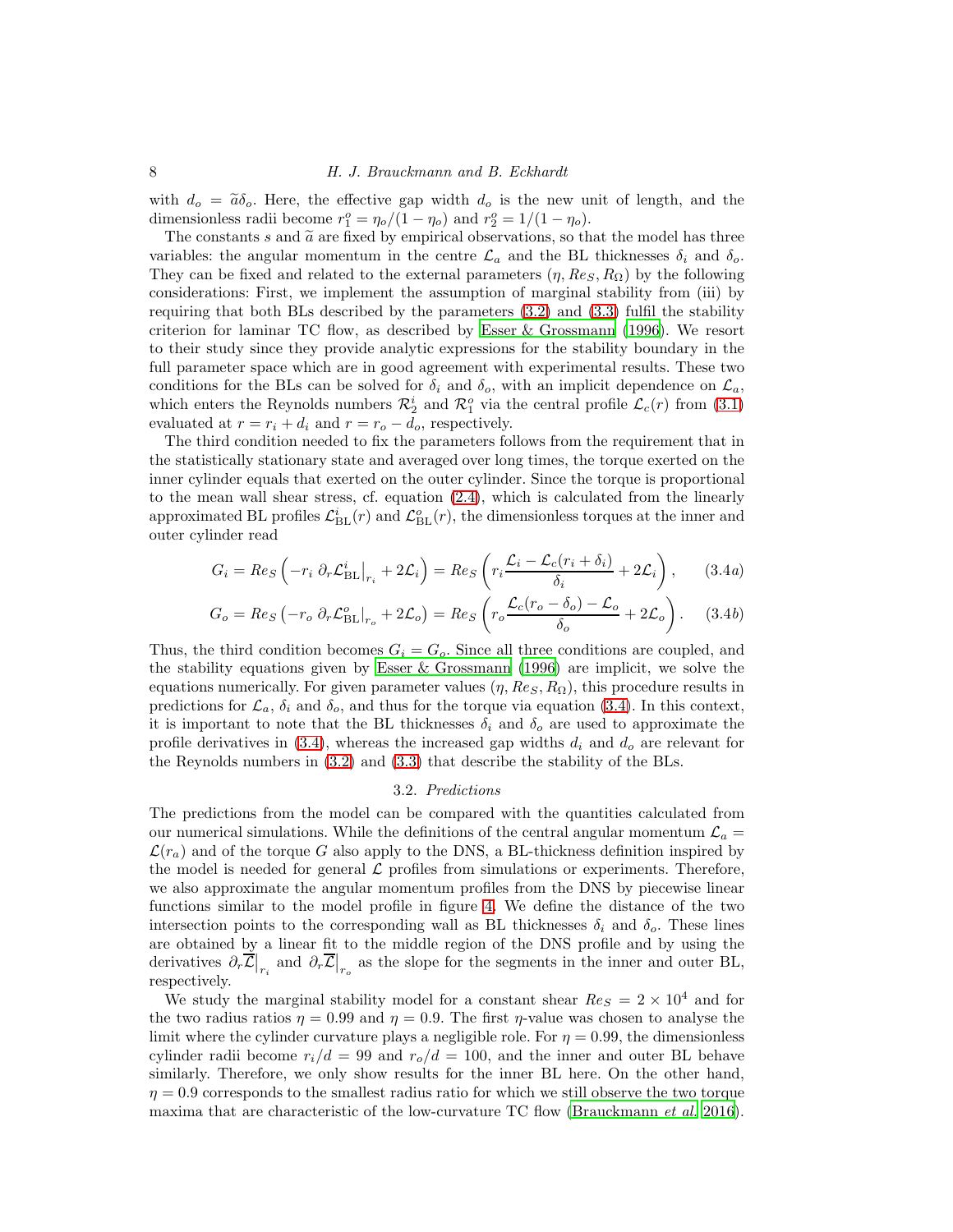

<span id="page-8-0"></span>Figure 5. (Colour online) Comparison of the model predictions (lines) with the DNS results (symbols) for  $ReS = 2 \times 10^4$  and two radius ratios showing BL thicknesses in (a,b) and the central angular momentum  $\mathcal{L}_a = \overline{\mathcal{L}}(r_a)$  rescaled by the transformation  $\widetilde{\mathcal{L}}_a = (\mathcal{L}_a - \mathcal{L}_o)/(\mathcal{L}_i - \mathcal{L}_o)$ in (c,d) as a function of  $R_{\Omega}$ . Since  $\delta_o \approx \delta_i$  for  $\eta = 0.99$ , (a) only includes the inner BL thickness  $\delta_i$  (solid line, circles). In (b) the outer BL thickness  $\delta_o$  is shown by the dashed line (model) and by triangles (DNS). Assuming a constant profile in the centre, i.e. inserting  $s = 0$  into [\(3.1\)](#page-6-3), increases the BL thickness predicted by the model for large  $R_{\Omega}$  as illustrated for  $\delta_i$  by the black dashed line in (a).

Since the cylinder radii are approximately ten times smaller compared to the  $\eta = 0.99$ case, we expect the curvature to become relevant. Thus, the  $\eta = 0.9$  case enables us to analyse how curvature effects are represented in the marginal stability model.

Figure [5](#page-8-0) compares the model prediction for BL thickness and central angular momentum to corresponding DNS results and shows the variation of these quantities with the mean system rotation parametrised by  $R_{\Omega}$ . For  $\eta = 0.99$ , the model and DNS results for  $\delta_i$  coincide in a wide  $R_{\Omega}$  range. They deviate for  $R_{\Omega} \gtrsim 0.5$ , but both still show the same upward trend for large  $R_{\Omega}$  (figure [5a](#page-8-0)). When the system rotation  $R_{\Omega}$  tends to zero, the model drastically overestimates the BL thickness. This discrepancy will be explained and resolved in §[4.](#page-10-0) We observe a similar agreement between model and DNS for  $\eta = 0.9$ in figure [5\(](#page-8-0)b), where the variation of the inner and outer BL thickness with  $R_{\Omega}$  resembles the  $\eta = 0.99$  case. However, for  $\eta = 0.9$  the outer BL is thicker than the inner one, and the marginal stability model correctly reproduces this curvature effect. Furthermore, the curvature causes a radial difference in stability when the cylinders counter-rotate, which happens in case of  $\eta = 0.9$  for  $R_{\Omega} < 0.1$ . Then, the counter-rotating outer cylinder stabilises an outer layer while the inner region is still centrifugally unstable [\(Chandrasekhar](#page-15-0) [1961\)](#page-15-0). Such a stabilisation permits a thicker BL, and both DNS and model reflect the radial difference in stability in a  $\delta_o$  that is much larger than  $\delta_i$  for negative and slightly positive  $R_{\Omega}$  values.

The model prediction for the central angular momentum  $\mathcal{L}_a$  agrees well with the DNS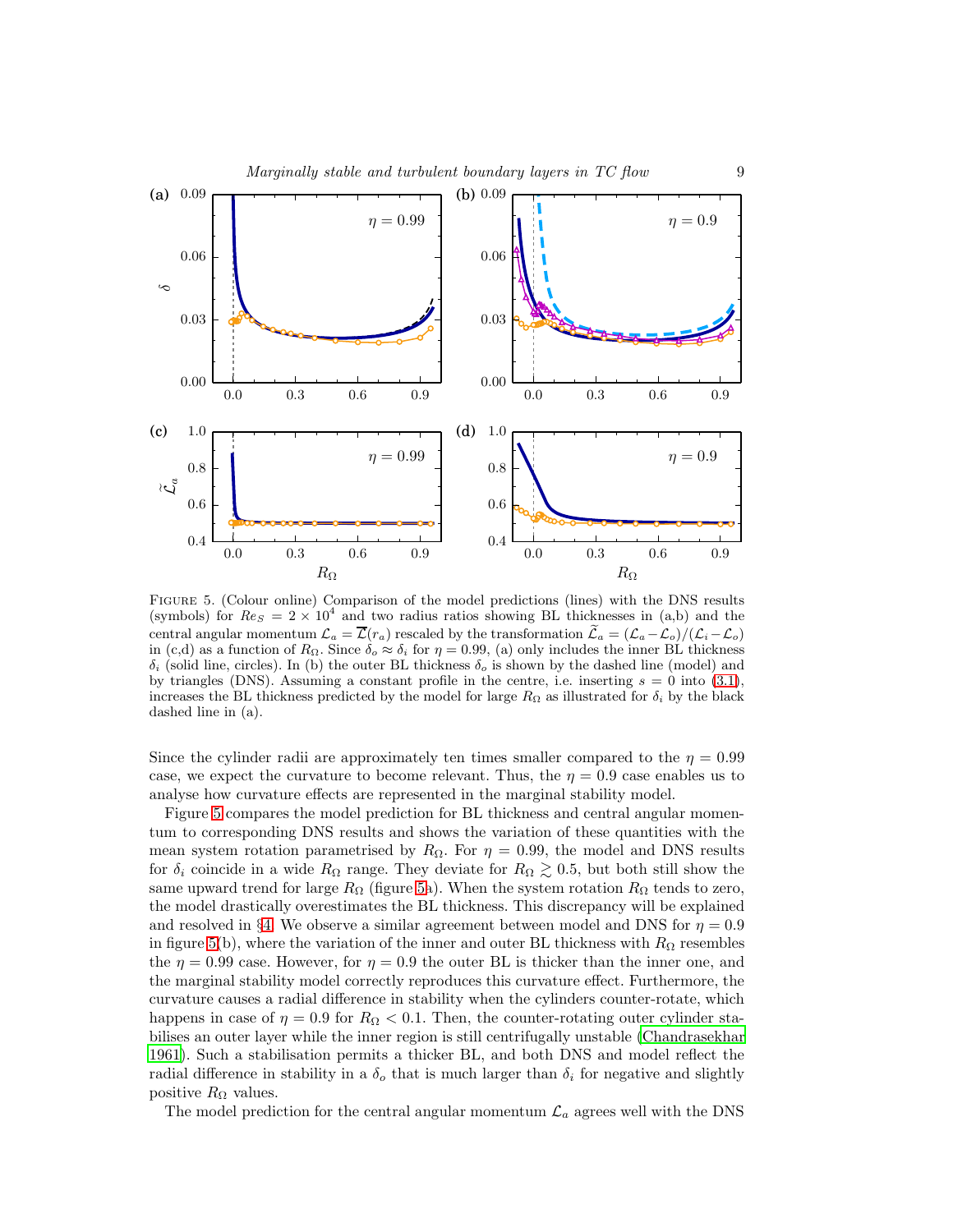

<span id="page-9-0"></span>FIGURE 6. (Colour online) Comparison of the torques G estimated by the model (dark blue line) and calculated in the DNS (circles) as a function of  $R_{\Omega}$  for  $Re_S = 2 \times 10^4$  and two radius ratios. The torque is normalised by its laminar value  $G_{\text{lam}}$ . The green (grey) line for  $R_{\Omega} < 0.07$  in (a) and for  $R_{\Omega}$  < 0.1 in (b) originates from an improved model discussed in §[4](#page-10-0) which rationalises the beginning of the narrow maximum. Assuming a constant profile in the centre, i.e. inserting  $s = 0$  into [\(3.1\)](#page-6-3), only slightly changes the model prediction for the torque as exemplified by the dashed line in (a).

result, except for small  $R_{\Omega}$  values, as shown in figure [5\(](#page-8-0)c,d). For most rotation numbers,  $\mathcal{L}_a$  reaches the mean value  $(\mathcal{L}_i + \mathcal{L}_o)/2$  corresponding to  $\mathcal{L}_a = 0.5$ , which indicates that both BLs feature the same angular momentum drop. This symmetric behaviour changes in the marginal stability model as shown by the increase of  $\mathcal{L}_a$  for  $R_\Omega \to 0$ , which implies a larger angular momentum difference over the outer BL. Together with this profile asymmetry, the aforementioned stabilisation of the outer BL caused by counter-rotating cylinders enables a larger shear gradient in the outer BL while maintaining marginal stability. For  $\eta = 0.9$ , the predicted  $\mathcal{L}_a$  starts to increase at a larger  $R_{\Omega}$  value than for  $\eta = 0.99$ . This is in line with the fact that counter-rotation corresponds to  $R_{\Omega} < 0.1$  and  $R_{\Omega} < 0.01$  for  $\eta = 0.9$  and  $\eta = 0.99$ , respectively.

Equation [\(3.4\)](#page-7-1) translates these profile characteristics, i.e.  $\mathcal{L}_a$ ,  $\delta_i$  and  $\delta_o$ , into a marginal stability prediction for the torque, which is compared to the DNS results for  $\eta = 0.99$  and  $\eta = 0.9$  in figure [6.](#page-9-0) Similar to the behaviour of the BL thicknesses (cf. figure [5a](#page-8-0),b), the torques coincide in the range  $0.1 \leq R_{\Omega} \leq 0.5$  and show small deviations for larger rotation numbers. Thereby, the model reproduces the broad torque maximum at  $R_{\Omega} = 0.2$ , suggesting that the marginal stability of mean profiles is responsible for this rotation-number dependence of the torque. This is apparently different from the case of the magnetorotational instability in TC flows, where the maximum could be related to parameters corresponding to maximal growth rates [\(Guseva](#page-16-19) et al. [2015\)](#page-16-19). The model does not reproduce the narrow torque maximum at  $R_{\Omega} = 0.02$  from the DNS, but it predicts a strong decrease in G as  $R_{\Omega}$  tends to zero. Consequently, the formation of the second torque maximum must result from another mechanism that will be discussed in the following section.

Finally, we note that the only model parameter whose value was not determined by the model assumptions is the constant  $\tilde{a} > 1$  which describes the effectively larger gap widths  $d_i = \tilde{a}\delta_i$  and  $d_o = \tilde{a}\delta_o$  for the Reynolds numbers of the BLs. The introduction of  $\tilde{a}$  is physically justified by the free-surface boundary condition at the BL edge, and its value determines the general magnitude of model torques in figure [6.](#page-9-0) However, the variation of the torque with  $R_{\Omega}$  does not depend critically on the value of  $\tilde{a}$ . We chose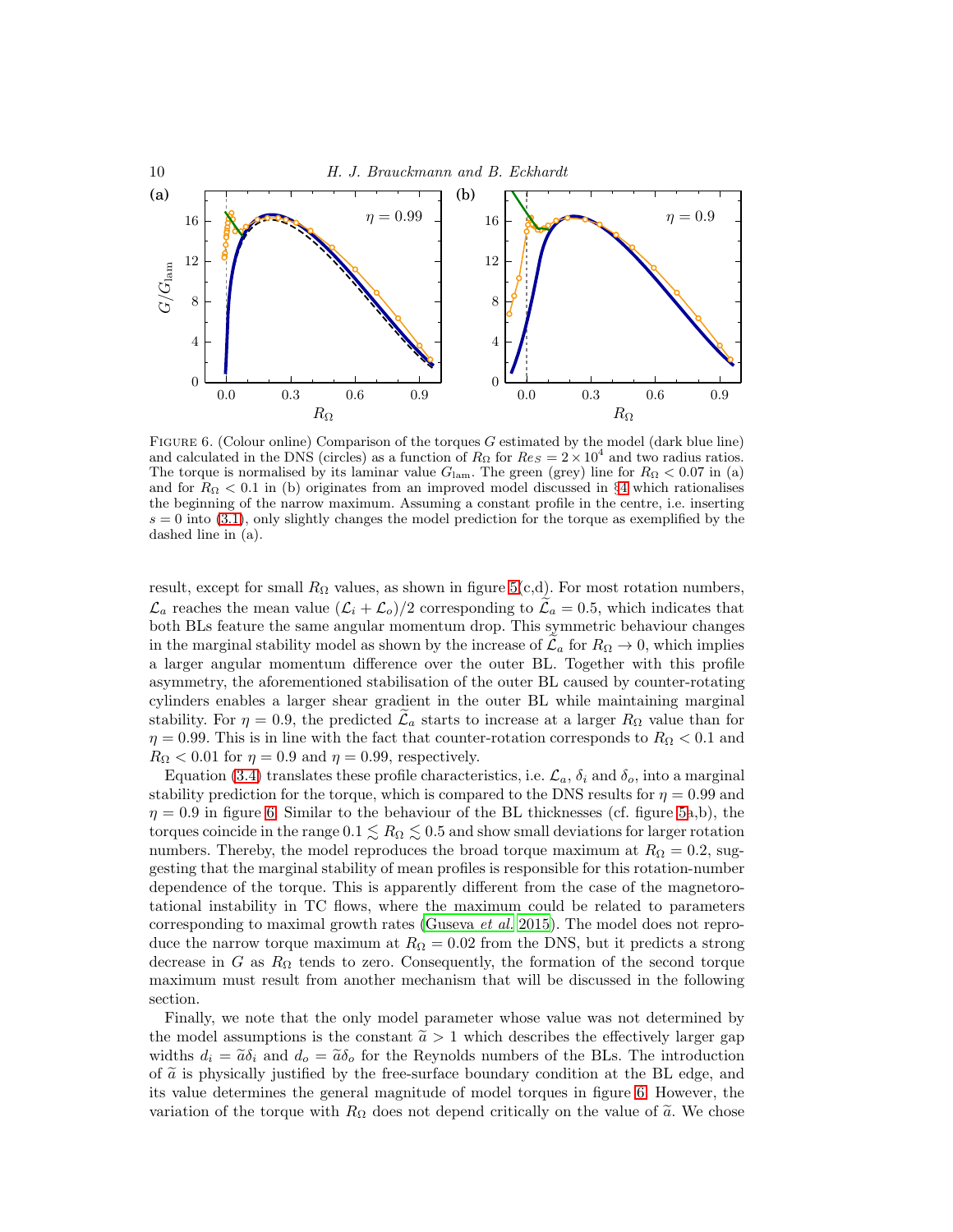



<span id="page-10-1"></span>FIGURE 7. (Colour online) Inner and outer BL Reynolds number  $Re_{BL}$  predicted by the model (solid and dashed line) and calculated from the DNS (circles and triangles) for  $Re_S = 2 \times 10^4$ and two radius ratios. In the DNS for  $\eta = 0.99$ ,  $Re_{BL}^o$  coincides with  $Re_{BL}^i$  and therefore is left out in (a). While  $Re_{BL}$  predicted by marginal stability strongly increases for  $R_{\Omega} \rightarrow 0$  (only for outer BL in (b)), it reaches a maximum and drops again in the DNS, indicating a transition to turbulent BLs, which occurs for  $R_{\Omega} < 0.07$  in the grey-shaded area. This is implemented in an improved model by additionally requiring that the BL Reynolds number cannot exceed a transition Reynolds number  $Re_T$  marked by the green (grey) lines. Then, the model reproduces the beginning of the narrow torque maximum in figure [6.](#page-9-0) In the improved model,  $Re_{BL}^{i}$  for  $\eta = 0.9$  also increases to  $Re_{T,i}$  as shown by the dotted line in (b).

the constant  $\tilde{a} = 1.5$  so that the amplitude of the model-torque maximum matches the DNS torques. In contrast, the magnitude of the profile slope in the centre was set to  $s = 0.02r_a$  beforehand in accordance with empirical observations. Alternatively, one could have postulated that the central profile exactly realises marginal stability according to Rayleigh's criterion, which requires a constant angular momentum and thus the slope  $s = 0$ . In a previous marginal stability model, the angular momentum was assumed to be constant in the central region (King [et al.](#page-16-11) [1984](#page-16-11); [Marcus 1984](#page-16-12)b), and the effect of setting  $s = 0$  in our model is exemplified for  $\eta = 0.99$  by the dashed line in figures [5\(](#page-8-0)a) and [6\(](#page-9-0)a): The BL-thickness predictions with  $s = 0$  and  $s = 0.02r_a$  only differ for large  $R_{\Omega}$  values, with the  $s = 0.02r_a$  case being closer to the DNS result. Similarly, the model prediction for the torque only slightly varies with the value of s, and the variation would not be recognisable for the central angular momentum  $\mathcal{L}_a$  in figure [5\(](#page-8-0)c). The discussion shows that the value of  $\tilde{a}$  and the choices for the profile gradient in the central region have only minor effects on the torque, thereby demonstrating the robustness of the model.

#### <span id="page-10-0"></span>4. Boundary-layer transition

The observed discrepancy between model and DNS for small rotation numbers points to a deviation of the flow from the marginal stability behaviour. Since this discrepancy also occurs for the BL thicknesses in figure  $5(a,b)$ , we expect that the change in stability takes place in the BLs. To further assess their stability, we assign a shear Reynolds number to the inner and outer BL defined as

$$
Re_{\rm BL}^i = \frac{\hat{r}_i \left( \omega_i - \omega_{r_i + \delta_i} \right) \delta_i}{\nu}, \qquad Re_{\rm BL}^o = \frac{\hat{r}_o \left( \omega_{r_o - \delta_o} - \omega_o \right) \delta_o}{\nu}, \tag{4.1}
$$

with the typical radii  $\hat{r}_i = r_i + \delta_i/2$  and  $\hat{r}_o = r_o - \delta_o/2$ . These Reynolds numbers are based on the angular velocity gradient across the BL and resemble the ones defined by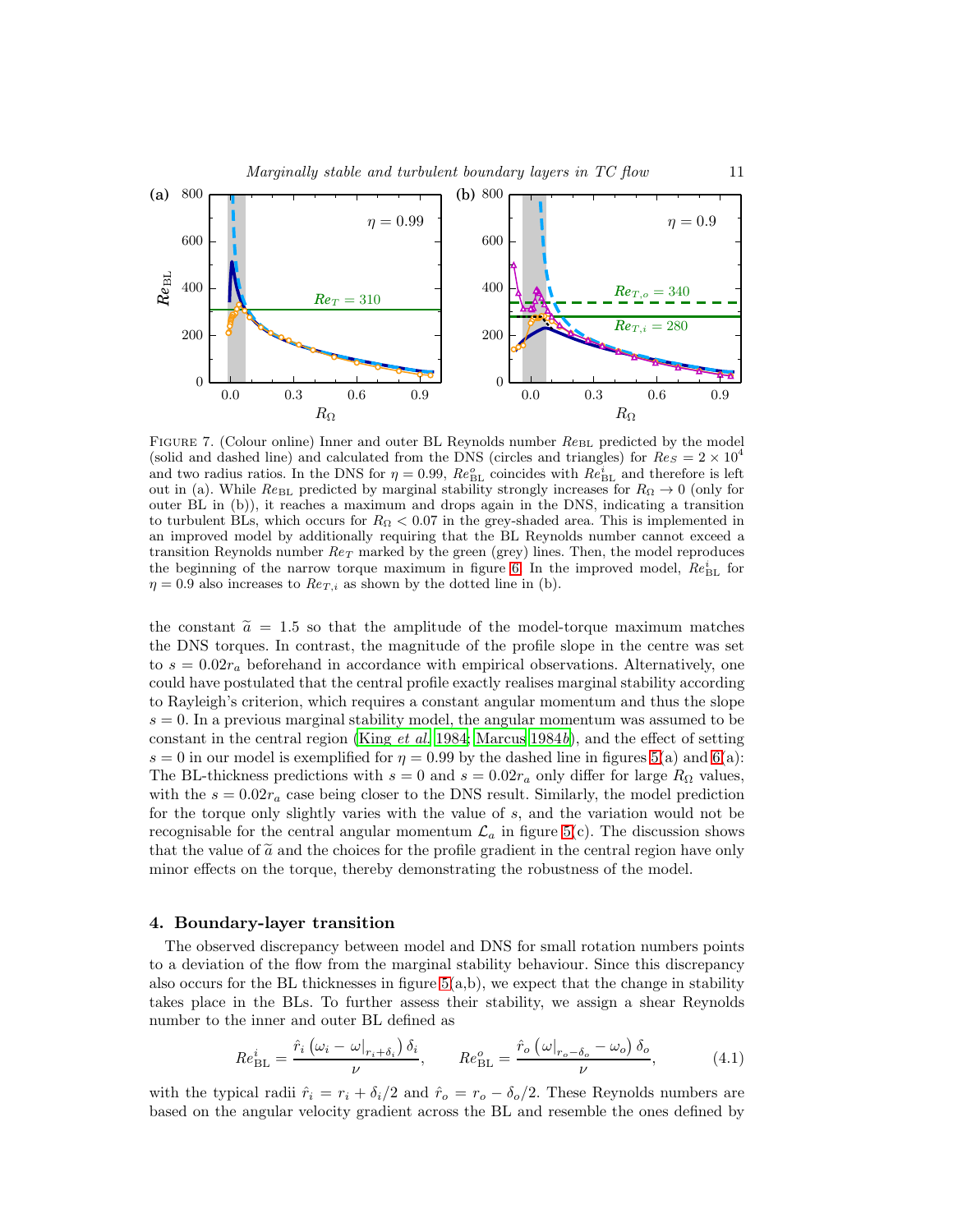#### 12 H. J. Brauckmann and B. Eckhardt

[van Gils](#page-16-5) *et al.* [\(2012](#page-16-5)). Figure [7](#page-10-1) compares  $Re_{BL}^{i}$  and  $Re_{BL}^{o}$  predicted by the model (lines) to the corresponding DNS results (symbols). For the DNS with  $\eta = 0.99$ , we only show results for  $Re_{\rm BL}^i$  since they coincide with  $Re_{\rm BL}^o$ . While for most rotation numbers, model and DNS are in good agreement, the pronounced discrepancy for small  $R_{\Omega}$  values occurs again. In the DNS, the shear gradient across the BL increases with decreasing rotation number, reaches a maximum at a small positive  $R_{\Omega}$  value and then drops again. In contrast, the model predicts a drastic increase of the BL Reynolds number (only  $Re_{BL}^o$ for  $\eta = 0.9$ ) when  $R_{\Omega}$  tends to 0. This increase is unrealistic since BLs are known to undergo a transition to turbulence if their Reynolds number exceeds a critical value  $Re_T$  [\(Schlichting & Gersten 2006\)](#page-17-8), as previously discussed for TC flow by [van Gils](#page-16-5) *et al.* [\(2012\)](#page-16-5). For example, a Prandtl–Blasius BL becomes linearly unstable for  $Re_{BL} > 520$ [\(Schmid & Henningson 2001\)](#page-17-9). However, the presence of free-stream turbulence above the BL (as is the case here in TC flow) lowers the transition Reynolds number  $Re_T$ [\(van Driest & Blumer 1963;](#page-16-20) [Andersson](#page-15-7) et al. [1999](#page-15-7)) since such strong disturbances can cause bypass transitions in the BL. Consequently, the marginal stability of the BLs as determined from the TC stability criterion [\(Esser & Grossmann 1996\)](#page-16-0) is bypassed by a transition to turbulence following another route [\(Faisst & Eckhardt 2000](#page-16-21)).

This BL transition can be incorporated into the model by means of the additional assumption that the BLs are also marginally stable with respect to a transition Reynolds number  $Re_T$ , which means that  $Re_{BL}^i$  and  $Re_{BL}^o$  must equal  $Re_T$  if they would exceed this value otherwise. The critical values  $Re_T = 310$  for  $\eta = 0.99$  as well as  $Re_{T,i} = 280$ and  $Re_{T,o} = 340$  for  $\eta = 0.9$  approximate the maximal magnitude of the shear gradient occurring in the DNS, as indicated by the horizontal lines in figure [7.](#page-10-1) These  $Re_T$  values suggest that, as a result of the increased cylinder curvature for  $\eta = 0.9$ , the outer BL becomes turbulent at a higher shear rate than the inner one. Furthermore, we note for the  $\eta = 0.9$  case that in the improved model,  $Re_{BL}^{i}$  also reaches the transition at  $Re_{T,i}$ as demonstrated by the dotted line in figure [7\(](#page-10-1)b).

With the additional assumption of marginal stability with respect to the BL transition, the model now also reproduces the onset of the narrow torque maximum, as shown by the green (grey) line for  $R_{\Omega} < 0.07$  and for  $R_{\Omega} < 0.1$  in figure [6\(](#page-9-0)a) and (b), respectively. The two bends in the torque curve for  $\eta = 0.9$  result from two different  $R_{\Omega}$  values for the inner and outer BL transition in this case. In contrast to the DNS results, the model still does not include the torque decrease for  $R_{\Omega} < 0.02$ , which, however, is plausible since in the limit  $\eta \to 1$ , the complete flow becomes linearly stable for  $R_{\Omega} < 0$  [\(Dubrulle](#page-16-1) *et al.*) [2005\)](#page-16-1). In summary, the model suggests that the narrow torque maximum originates from the transition to turbulent BLs for rotation numbers  $R_{\Omega} < 0.07$  highlighted by shaded regions in figure [7.](#page-10-1)

Turbulent BLs consist of small vortices that generate high- and low-speed streaks close to the wall, which cause strong fluctuations of the downstream velocity  $u_{\varphi}$  and likewise of  $\mathcal{L} = ru_{\varphi}$ . Remarkably, the angular momentum fluctuations  $\mathcal{L}' = \mathcal{L} - \langle \mathcal{L} \rangle_{\varphi,t}$  are generally of comparable amplitude in both BL regions in contrast to the velocity fluctuations  $u'_{\varphi}$ . Therefore, we analyse the azimuthal- and time-averaged root-mean-square (RMS) of the angular momentum fluctuations  $\mathcal{L}_{\text{rms}} = (\langle L^2 \rangle_{\varphi,t})^{1/2}$  (see also Ostilla-Mónico *et al.*) [\(2014](#page-16-22)b)). Figure [8](#page-12-0) shows  $\mathcal{L}_{\rm rms}$  in the radial-axial plane for various values of  $R_{\Omega}$  and the example case  $\eta = 0.99$ . Since all plots use the same colour scale, it becomes apparent that for  $R_{\Omega} = 0.49$  (figure [8d](#page-12-0)) the fluctuations are relatively small indicating laminar BLs. At the same time, no axial variation in  $\mathcal{L}_{\text{rms}}$  that would indicate the presence of Taylor vortices is discernible. This changes with decreasing  $R_{\Omega}$  as exemplified for  $R_{\Omega} = 0.07$  in figure [8\(](#page-12-0)c): A limited axial fraction of each BL becomes turbulent, as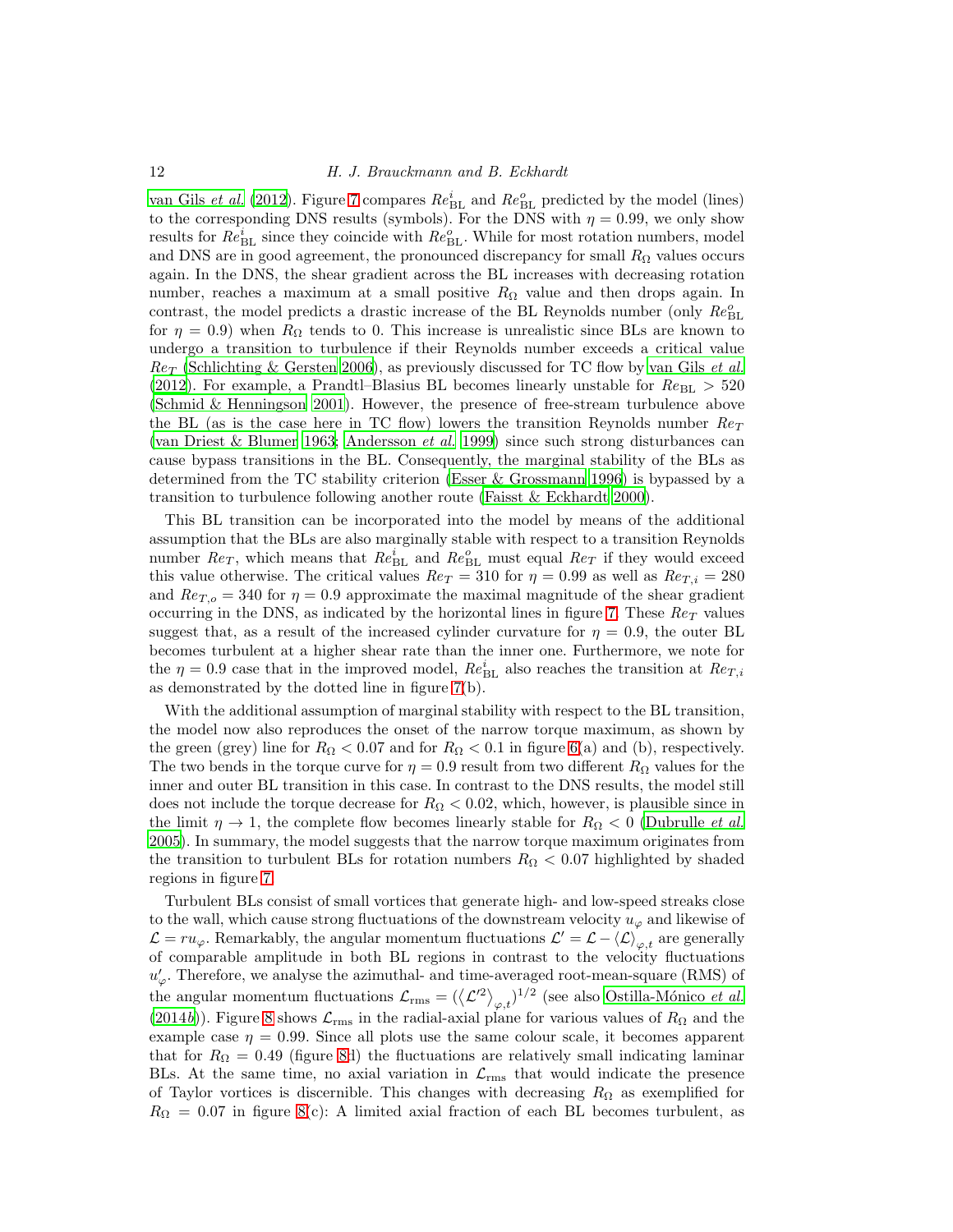

<span id="page-12-0"></span>FIGURE 8. (Colour online) Azimuthal- and time-averaged RMS  $(\mathcal{L}_{\text{rms}})$  of the angular momentum fluctuations  $\mathcal{L}' = \mathcal{L} - \langle \mathcal{L} \rangle_{\varphi,t}$  calculated for various values of  $R_{\Omega}$  in DNS with  $\eta = 0.99$  and  $Res = 2 \times 10^4$ .  $\mathcal{L}$  is measured in units of  $\tilde{r}U_o$  with the geometric mean radius  $\tilde{r} = \sqrt{r_i r_o}$ . All plots use the same colour scale, and the contour line marks strongly turbulent regions with  $\mathcal{L}_{\rm rms} > 0.06$ , which are absent in (d), cover a limited axial fraction of the BL in (b,c) and extent over the entire BL in (a). The axial fraction  $F_T$  of the strongly turbulent regions is further analysed in figure [9\(](#page-13-0)a).

evidenced by strong fluctuations in the regions marked by the contour line at  $\mathcal{L}_{\rm rms} = 0.06$ . The axial position of these turbulent BL regions correlates with the radial flow produced by the existing Taylor vortex pair: Inner and outer BL are turbulent only adjacent to the outflow (top/bottom) and inflow region (middle), respectively. The coexistence of laminar and turbulent regions in the BLs corresponds to the *transitional regime* described by Ostilla-Mónico et al. [\(2014](#page-16-22)b) for  $\eta = 0.714$  and a stationary outer cylinder. When  $R_{\Omega}$ further decreases below 0.07, the turbulent part of each BL grows in height (figure [8b](#page-12-0)) until the entire BL becomes turbulent (figure [8a](#page-12-0)), as suggested by the marginal stability model. Simultaneously, the axial variation of  $\mathcal{L}_{\rm rms}$  in the centre and, hence, the Taylor vortices become weaker.

To analyse this transition process quantitatively, we calculate the axial fraction  $F_T$ of each BL that is covered by strong turbulence with  $\mathcal{L}_{\rm rms} > 0.06$ . Since the turbulent fractions of the outer and inner BL coincide for  $\eta = 0.99$ , figure [9\(](#page-13-0)a) only shows the latter for this radius ratio and both for  $\eta = 0.9$ . For  $R_{\Omega} \geq 0.5$  no strongly turbulent BL region occurs in accordance with the small BL Reynolds number in this rotation-number range, cf. figure [7.](#page-10-1) Then, in the range  $0.07 < R_{\Omega} < 0.4$  the turbulent fraction increases, and approximately half of the BL becomes turbulent. This *transitional regime* is also characterised by strong Taylor vortices [\(Brauckmann](#page-15-3) et al. [2016\)](#page-15-3), which interact with the BL dynamics (Ostilla-Mónico et al. [2014](#page-16-22)b). Finally, for  $R_{\Omega} < 0.07$  the turbulent fraction sharply increases to one, indicating the transition to fully turbulent BLs as assumed in the model. For  $\eta = 0.9$ , the turbulent fraction drops again for negative rotation numbers, consistent with the fact that in these flow cases the outer cylinder strongly counterrotates and thereby re-stabilises the flow. Interestingly, the critical rotation number for the transition to turbulence depends on the wall curvature, whereas the general variation of  $F_T$  with  $R_\Omega$  does not differ between both  $\eta$  values: For  $\eta = 0.9$ , the inner and outer BL become turbulent at a larger and smaller  $R_{\Omega}$  value, respectively, than the BLs for  $\eta = 0.99$ . This difference represents another curvature effect and is consistent with the smaller inner (larger outer) transition Reynolds number  $Re_{T,i}$  ( $Re_{T,o}$ ), introduced to describe the DNS results for  $\eta = 0.9$  in figure [7\(](#page-10-1)b).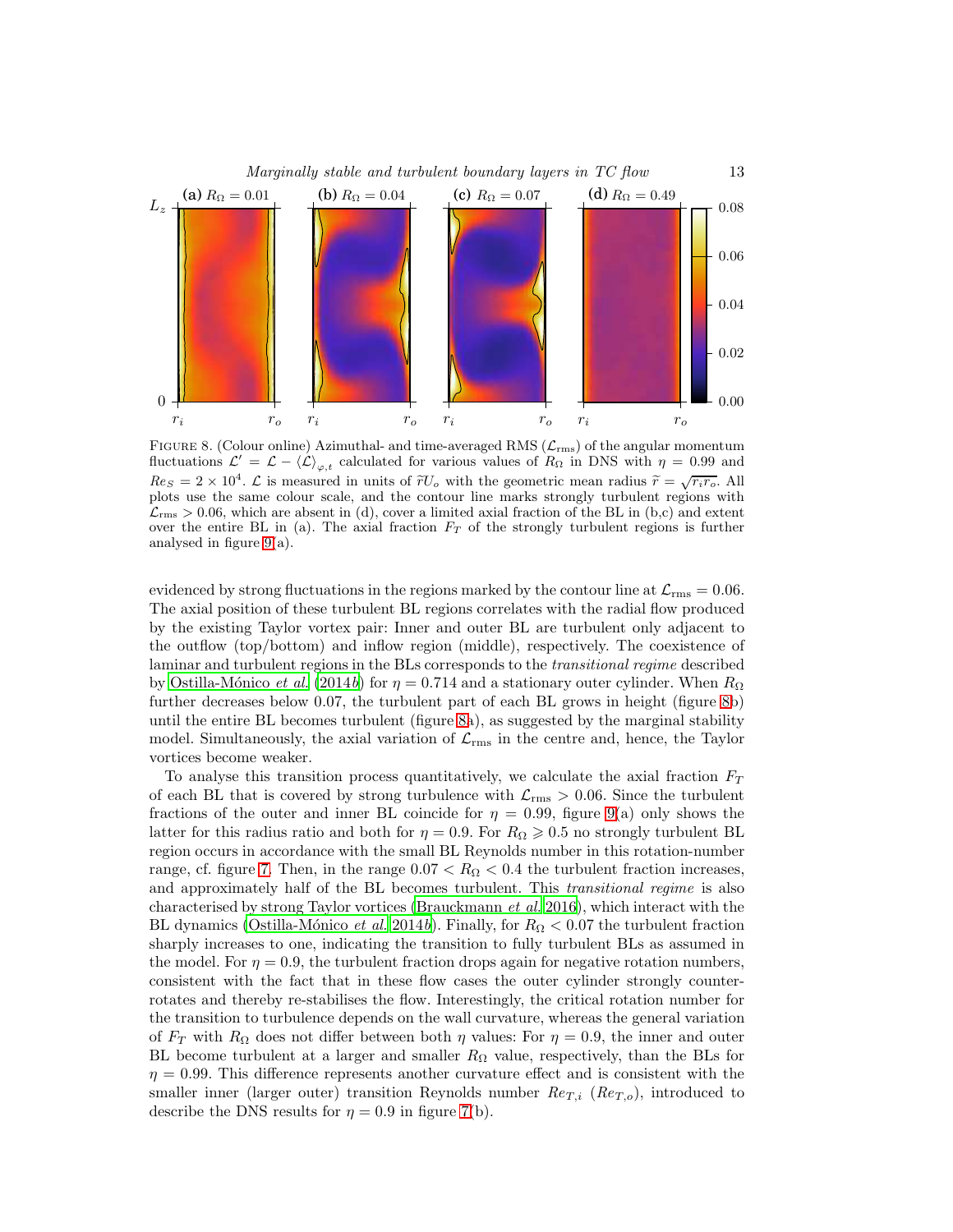

<span id="page-13-0"></span>Figure 9. (Colour online) Indicators for the transition to turbulent BLs in the DNS as a function of the rotation number  $R_{\Omega}$ : (a) Axial fraction  $F_T$  covered by strongly turbulent regions with  $\mathcal{L}_{\text{rms}} > 0.06$  (cf. figure [8\)](#page-12-0) for  $ReS = 2 \times 10^4$ . Since  $F_T$  of the inner and outer BL coincide for  $\eta = 0.99$ , only the inner value is shown. (b) The torque scaling exponent  $\alpha$ , defined by  $G \propto Re_S^{\alpha}$ , was calculated for each  $R_{\Omega}$  individually by a linear fit on a double-logarithmic scale using DNS results for  $Res = 5 \times 10^3$ ,  $10^4$  and  $2 \times 10^4$ . The corresponding scaling exponent for  $\eta = 0.99$ predicted by the marginal stability model (solid line) is based on model torques in the range  $\frac{5}{2} \times 10^3 \leqslant Re_S \leqslant 2 \times 10^4$  and approaches the asymptotic limit  $\alpha = 5/3$  (dotted line) for  $R_\Omega \to 0$ . This marginal stability limit is exceeded in the DNS for  $R_{\Omega} < 0.03$ . The BLs become turbulent for  $R_{\Omega} < 0.07$  in the region shaded in grey.

As a second indicator for the BL transition, we analyse the local power-law scaling of the torque with  $Re_S$ , i.e. the exponent  $\alpha$  from  $G \propto Re_S^{\alpha}$ , which was previously found to differ between flows with laminar and turbulent BLs [\(Lathrop](#page-16-23) *et [a](#page-16-24)l.* [1992](#page-16-23)*b*,*a*; [Lewis & Swinney 1999;](#page-16-18) Ostilla-Mónico et al. [2014](#page-16-22)b). Based on the key assumption of laminar BLs that are marginally stable to the formation of Taylor vortices, a previous marginal stability calculation predicts the scaling exponent  $\alpha = 5/3$  in the limit of large  $Res$  (King [et al.](#page-16-11) [1984;](#page-16-11) [Marcus 1984](#page-16-12)b). The same exponent was calculated by [Barcilon & Brindley \(1984](#page-15-4)) by assuming BLs that are marginally stable to Görtler vortices. In this context, a torque scaling exponent  $\alpha > 5/3$  has been linked to a flow with turbulent BLs (Ostilla-Mónico et al. [2014](#page-16-22)b).

In figure [9\(](#page-13-0)b), we analyse the variation of the torque scaling exponent with  $R_{\Omega}$  and compare the exponent from the DNS to the one predicted by the marginal stability model without BL transition. We first note that there is hardly any difference between the cases of  $\eta = 0.9$  and  $\eta = 0.99$ . The exponent predicted by the model lies below the asymptotic value  $\alpha = 5/3$  because it is calculated for finite  $Re<sub>S</sub>$  ranging between  $5 \times 10^3$  and  $2 \times 10^4$ . For  $R_{\Omega} \gtrsim 0.4$ , the model qualitatively reproduces the variation of the exponent with  $R_{\Omega}$  from the DNS, which also suggests that the BLs are laminar in this regime. In the range  $0.07 < R_{\Omega} < 0.4$  corresponding to the regime where laminar and turbulent regions in the BL coexist (cf. figure [9a](#page-13-0)), the exponent significantly falls below the marginal stability prediction, as observed by Ostilla-Mónico et al. [\(2014](#page-16-22)b) in their *transitional regime*. Finally, for  $R_{\Omega} < 0.07$  the scaling exponent sharply rises demonstrating increasingly turbulent BLs. For  $R_{\Omega} < 0.03$ , the exponent exceeds the marginal stability prediction  $\alpha = 5/3$  and accordingly indicates the torque scaling of a flow with completely turbulent BLs.

Both the turbulent fraction  $F_T$  and the scaling exponent  $\alpha$  support the assumption that the BLs become turbulent for  $R_{\Omega} < 0.07$ . This transition takes place in a small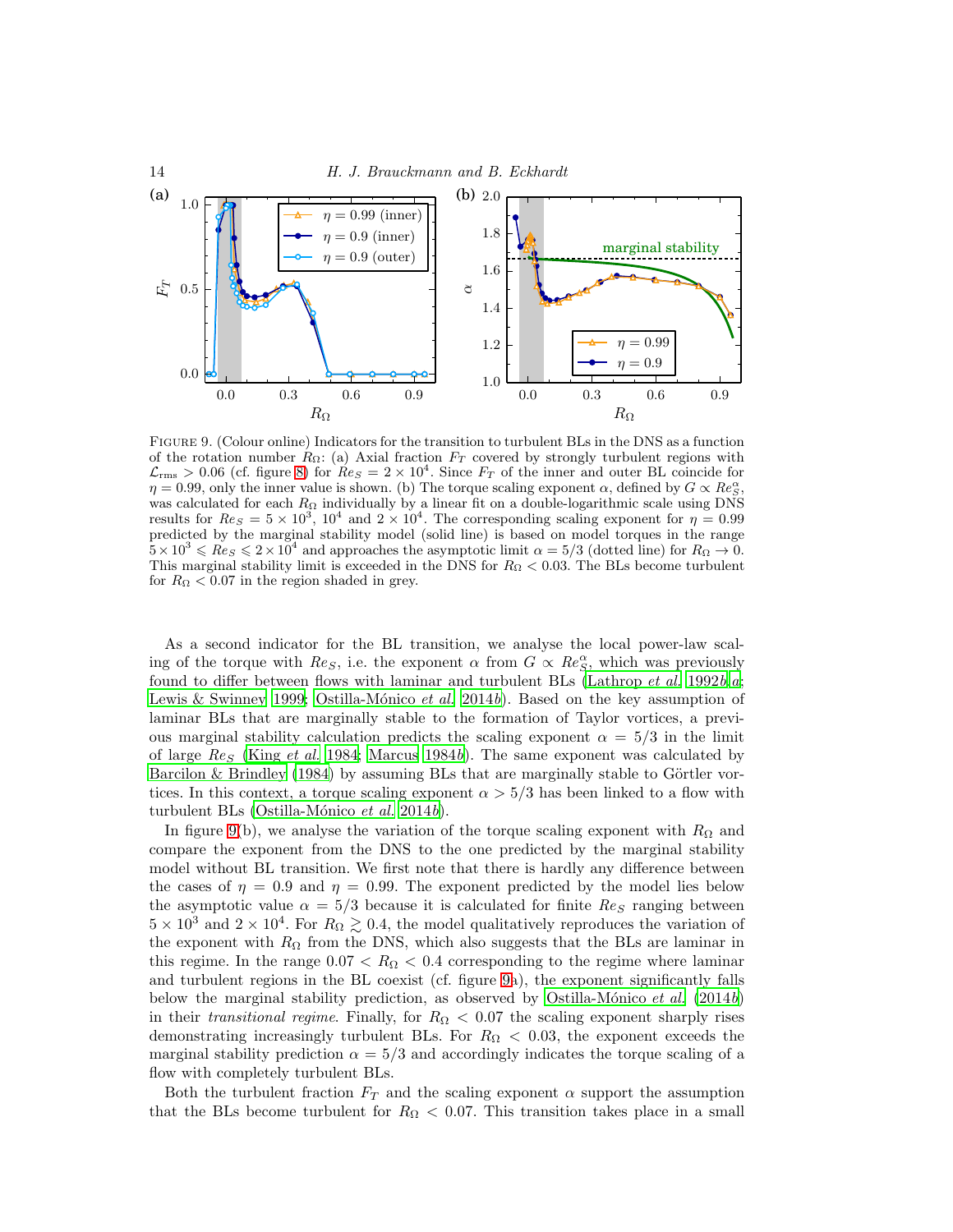rotation-number range  $(0.03 < R_{\Omega} < 0.07)$ , and it rationalizes the emergence of the narrow torque maximum at  $R_{\Omega} = 0.02$  with increasing  $Re<sub>S</sub>$ .

#### 5. Summary and discussion

The modelling of mean profiles from a turbulent flow using marginal stability arguments was previously successfully applied to thermal convection [\(Malkus 1954\)](#page-16-6) and to TC flow with stationary outer cylinder (King [et al.](#page-16-11) [1984](#page-16-11); [Marcus 1984](#page-16-12)b; [Barcilon & Brindley](#page-15-4) [1984\)](#page-15-4). While we here adopt the modelling arguments of King [et al.](#page-16-11) [\(1984\)](#page-16-11) and [Marcus](#page-16-12) [\(1984](#page-16-12)b), some modifications were needed to generalise the marginal stability model to the case of independently rotating cylinders: As a first difference, the present model does not assume a constant angular momentum in the central region, and instead incorporates the small positive angular momentum gradient that was observed in simulations and experiments. While this brings the predictions closer to the DNS results for large  $R_{\Omega}$ , the effect of the slope is not very big overall. The second modification consists in the introduction of the increased effective gap widths  $d_i = \tilde{a}\delta_i$  and  $d_o = \tilde{a}\delta_o$ , with  $\tilde{a} = 1.5$ , for the TC Reynolds numbers of the BLs. The constant  $\tilde{a}$  accounts for the enlarged space due to a free-surface-like boundary condition at the BL edge. Its value was kept fixed for all  $\eta$ and  $R_{\Omega}$ . The previous model without the factor  $\tilde{a}$  underestimated the measured torques, as the comparison by [Lathrop](#page-16-24) *et al.* [\(1992](#page-16-24)*a*) showed. Finally, as the marginal stability condition for both BLs, we here utilise an analytic formula that determines the TC stability boundary in the entire parameter space [\(Esser & Grossmann 1996\)](#page-16-0). In particular, this stability formula also applies to the wide-gap case and to the situation of counterrotating cylinders, in contrast to approximate stability conditions used by King *[et al.](#page-16-11)* [\(1984\)](#page-16-11) and [Chandrasekhar \(1961](#page-15-0)). However, for  $\eta \to 1$  and co-rotating cylinders, these approximations coincide with the stability boundary by Esser  $\&$  Grossmann (1996) and therefore give the same results in this parameter range.

The simplifications of the model helped us to interpret the rotation dependence of the torque at  $Re<sub>S</sub> = 2 \times 10<sup>4</sup>$ : While the broad maximum can be explained by marginal stability of both the central region and the BLs, the narrow torque maximum is related to turbulent BLs that enhance the angular momentum transport. Our simulations revealed that the assumption of laminar BLs is best justified for  $R_{\Omega} \geqslant 0.5$  and that a *transitional regime*, where laminar and turbulent regions in the BL coexist, occurs for  $0.07 < R_{\Omega} < 0.4$ . The improved model that incorporates a shear transition suggests that the BLs become completely turbulent for  $R_{\Omega}$  below 0.07. Remarkably, this demonstrates that the transition to turbulent BLs does not only depend on the shear strength ( $Re<sub>S</sub>$  $Re<sub>S</sub>$  $Re<sub>S</sub>$ ) as previously observed [\(Lathrop](#page-16-24) *et al.* [1992](#page-16-24)*a,b*; [Lewis & Swinney 1999;](#page-16-18) Ostilla-Mónico et al. [2014](#page-16-22)b), but also on the system rotation, as also evidenced by the  $R_{\Omega}$ -dependence of the BL Reynolds numbers  $Re_{\text{BL}}^i$  and  $Re_{\text{BL}}^o$ . Moreover, the results for  $\eta = 0.9$  reveal that the transition to turbulent BLs depends on the wall curvature as well: At the convex inner cylinder, the transition occurs earlier (i.e. at a smaller critical value  $Re_T$  and a larger  $R_{\Omega}$ ) than at the concave outer cylinder. We expect this curvature effect to become more pronounced for smaller radius ratios.

Previously, [Lathrop](#page-16-24) et al. [\(1992](#page-16-24)a) observed that the torque scaling exponent  $\alpha = 5/3$ , predicted by marginal stability in the limit of large  $Re<sub>S</sub>$  (King *[et al.](#page-16-11)* [1984](#page-16-11); [Marcus 1984](#page-16-12)b), is incompatible with their torque measurements which show a continuous variation of  $\alpha$ with  $\text{Re}_S$  even in the regime of laminar BLs. Our calculations revealed that the exponent  $\alpha$  predicted by marginal stability also varies with  $R_{\Omega}$  and  $Re_S$  (not shown here) even at  $Res$  as high as  $10<sup>4</sup>$ . As a consequence of this transitional behaviour, the predicted  $\alpha$  lies significantly below the asymptotic limit  $\alpha = 5/3$ , in agreement with the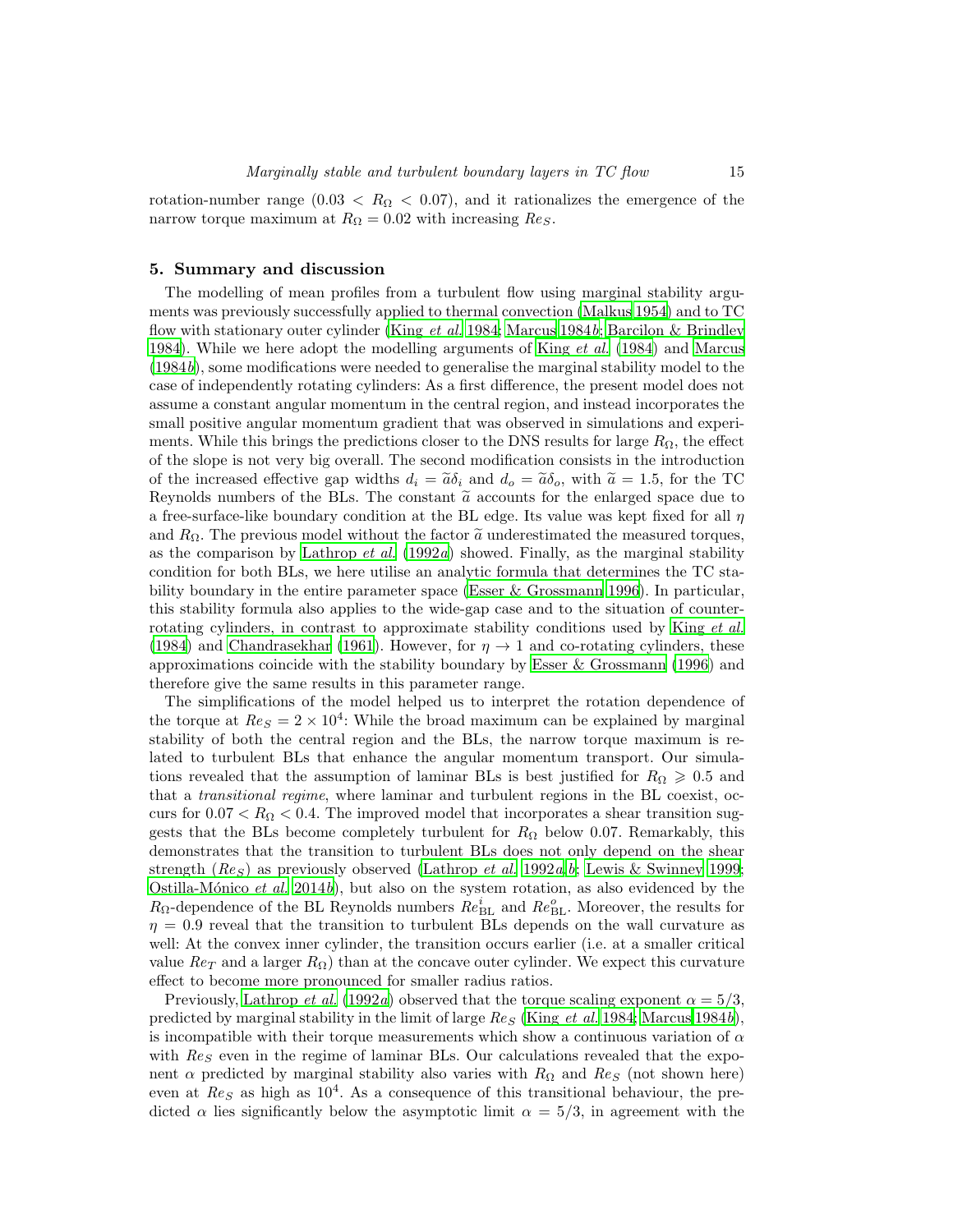torque computations in the regime of laminar BLs for  $R_{\Omega} > 0.5$ . The observed torque scaling exponent falls below the marginal stability prediction in the regime where laminar and turbulent regions in the BL coexist. It remains unclear how a mixture of laminar and turbulent BL regions can create a slower than laminar effective torque scaling. However, the observed  $\alpha$  clearly exceeds the marginal stability limit 5/3 in the regime where the BLs are completely covered with turbulence.

We here investigated the torque and BL behaviour in low-curvature TC flow for  $\eta \geqslant 0.9$ . We expect that the application of the marginal stability model to TC flow with  $\eta < 0.9$  underlies some limitations. Already the larger discrepancies between model and DNS for  $\eta = 0.9$  suggest that curvature effects become relevant for  $\eta < 0.9$ . More importantly, the marginal stability model does not account for the intermittent bursting behaviour observed in the outer flow region for strongly counter-rotating cylinders [\(van Gils](#page-16-5) *et al.* [2012;](#page-16-5) [Brauckmann & Eckhardt 2013](#page-15-2)b): Since the flow switches over time between quiescent and highly turbulent phases, the assumption of one marginally stable state is inadequate here. The intermittent behaviour gains in importance with decreasing  $\eta$ , because the bursting becomes stronger [\(Brauckmann](#page-15-3) *et al.* [2016](#page-15-3)) and occurs in a wider rotation-number range since the regime of counter-rotating cylinders corresponds to  $-(1 - \eta)/\eta < R_{\Omega} < 1 - \eta$ .

Finally, the model predicts that the BL Reynolds numbers increase with  $\text{Re}_S$ , and therefore the  $Re_{BL}(R_{\Omega})$  curves in figure [7](#page-10-1) shift upwards for  $Re_S > 2 \times 10^4$ . Then, the predicted BL Reynolds numbers exceed the transition threshold  $Re_T$  already at a larger critical  $R_{\Omega}$  value, and thus the BLs become turbulent in a wider rotation-number range. Therefore, we expect that the broad torque maximum caused by marginal stability will disappear at higher  $Re<sub>S</sub>$ . Moreover, in the simulations, the narrow torque maximum at  $R_{\Omega} = 0.02$  grows faster with  $Re_S$  (cf. figure [9b](#page-13-0)), which also suggests that it will eventually outperform the broad maximum. Torque measurements for  $\eta = 0.909$  and  $\text{Re}_S$  of a few  $10^5$  (Ostilla-Mónico *et al.* [2014](#page-16-25)*a*) support this expectation and show only a single maximum at  $R_{\Omega} = 0.04$  close to the value  $R_{\Omega} = 0.02$  found here.

We thank D. P. Lathrop and D. Lohse for fruitful discussions, M. Avila for providing the code used for the TC simulations, and the LOEWE-CSC at Frankfurt for access to its computational resources. This work was supported in part by the DFG via Forschergruppe 1182 Wandnahe Prozesse.

## REFERENCES

- <span id="page-15-7"></span>Andersson, P., Berggren, M. & Henningson, D. S. 1999 Optimal disturbances and bypass transition in boundary layers. Phys. Fluids 11 (1), 134–150.
- <span id="page-15-4"></span>BARCILON, A. & BRINDLEY, J. 1984 Organized structures in turbulent Taylor–Couette flow. J. Fluid Mech. 143, 429–449.
- <span id="page-15-1"></span>BRAUCKMANN, H. J. & ECKHARDT, B. 2013a Direct numerical simulations of local and global torque in Taylor–Couette flow up to  $Re = 30000$ . J. Fluid Mech. 718, 398–427.
- <span id="page-15-2"></span>BRAUCKMANN, H. J. & ECKHARDT, B. 2013b Intermittent boundary layers and torque maxima in Taylor–Couette flow. Phys. Rev. E  $87$  (3), 033004.
- <span id="page-15-3"></span>BRAUCKMANN, H. J., SALEWSKI, M. & ECKHARDT, B. 2016 Momentum transport in Taylor– Couette flow with vanishing curvature. J. Fluid Mech. 790, 419–452.
- <span id="page-15-0"></span>CHANDRASEKHAR, S. 1961 Hydrodynamic and Hydromagnetic Stability, 1st edn. Clarendon Press.
- <span id="page-15-5"></span>DONG, S. 2007 Direct numerical simulation of turbulent Taylor–Couette flow. J. Fluid Mech. 587, 373–393.
- <span id="page-15-6"></span>DONNELLY, R. J. & FULTZ, D. 1960 Experiments on the stability of viscous flow between rotating cylinders. II. Visual observations. Proc. R. Soc. London A 258, 101–123.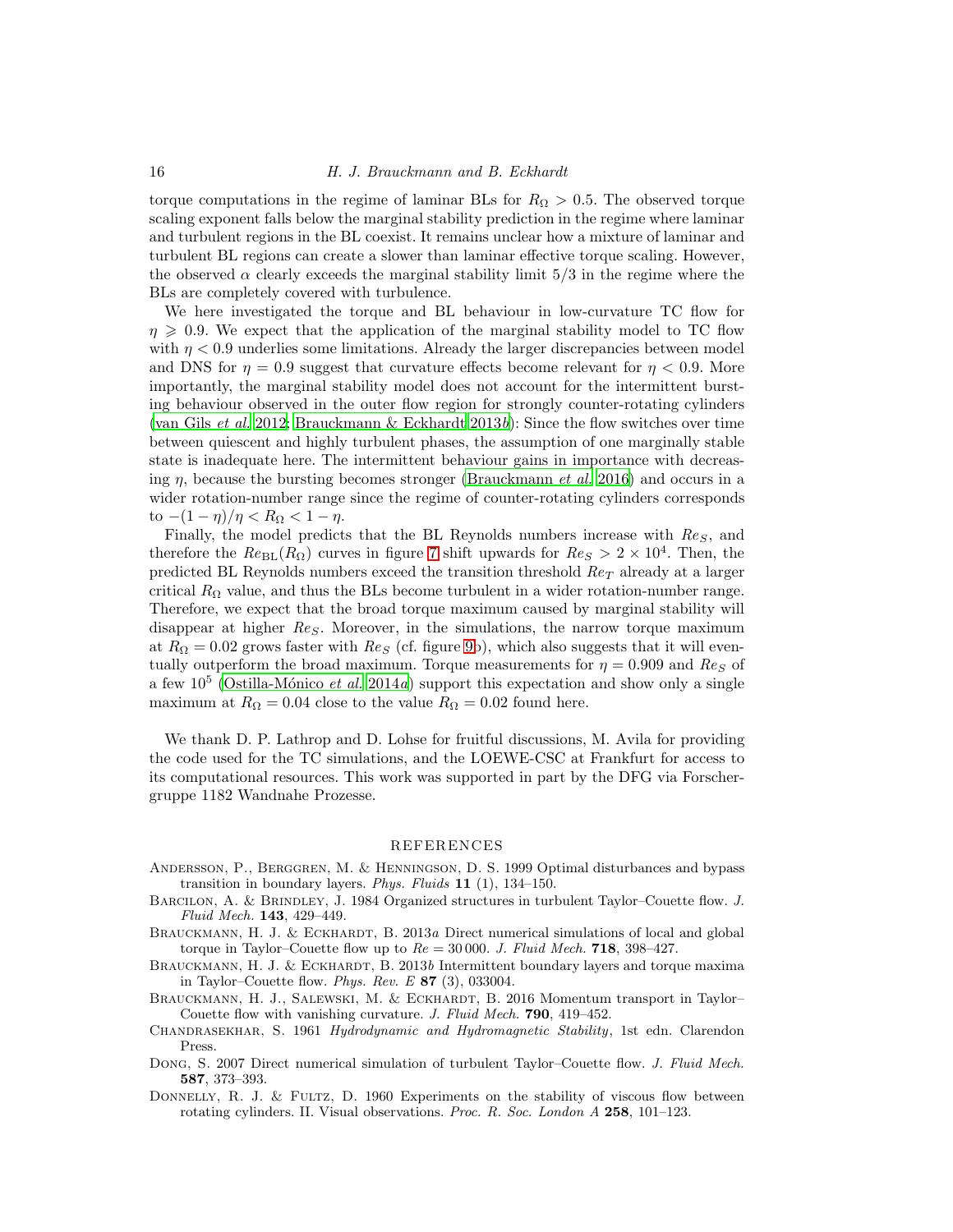- <span id="page-16-20"></span>van Driest, E. R. & Blumer, C. B. 1963 Boundary layer transition: Freestream turbulence and pressure gradient effects. AIAA J. 1 (6), 1303–1306.
- <span id="page-16-1"></span>Dubrulle, B., Dauchot, O., Daviaud, F., Longaretti, P.-Y., Richard, D. & Zahn, J.-P. 2005 Stability and turbulent transport in Taylor–Couette flow from analysis of experimental data. Phys. Fluids 17 (9), 095103.
- <span id="page-16-16"></span>DUBRULLE, B. & HERSANT, F. 2002 Momentum transport and torque scaling in Taylor–Couette flow from an analogy with turbulent convection. Eur. Phys. J. B 26, 379-386.
- <span id="page-16-17"></span>ECKHARDT, B., GROSSMANN, S. & LOHSE, D. 2007 Torque scaling in turbulent Taylor–Couette flow between independently rotating cylinders. J. Fluid Mech. 581, 221-250.
- <span id="page-16-0"></span>Esser, A. & Grossmann, S. 1996 Analytic expression for Taylor–Couette stability boundary. Phys. Fluids 8 (7), 1814–1819.
- <span id="page-16-21"></span>FAISST, H. & ECKHARDT, B. 2000 Transition from the Couette–Taylor system to the plane Couette system. Phys. Rev. E 61, 7227–7230.
- <span id="page-16-2"></span>van Gils, D. P. M., Huisman, S. G., Bruggert, G.-W., Sun, C. & Lohse, D. 2011 Torque scaling in turbulent Taylor–Couette flow with co- and counterrotating cylinders. Phys. Rev. Lett. **106**, 024502.
- <span id="page-16-5"></span>van Gils, D. P. M., Huisman, S. G., Grossmann, S., Sun, C. & Lohse, D. 2012 Optimal Taylor–Couette turbulence. J. Fluid Mech. 706, 118–149.
- <span id="page-16-10"></span>GOL'DSHTIK, M. A., SAPOZHNIKOV, V. A. & SHTERN, V. N. 1970 Verification of the Malkus hypothesis regarding the stability of turbulent flows. Fluid Dyn. 5 (5), 863-867.
- <span id="page-16-19"></span>Guseva, A., Willis, A. P., Hollerbach, R. & Avila, M. 2015 Transition to magnetorotational turbulence in Taylor–Couette flow with imposed azimuthal magnetic field. New J. Phys. 17, 093018.
- <span id="page-16-7"></span>HOWARD, L. N. 1966 Convection at high Rayleigh number. In Appl. Mech., pp. 1109–1115. Springer.
- <span id="page-16-11"></span>King, G. P., Li, Y., Lee, W., Swinney, H. L. & Marcus, P. S. 1984 Wave speeds in wavy Taylor-vortex flow. J. Fluid Mech. 141, 365—-390.
- <span id="page-16-24"></span>Lathrop, D. P., Fineberg, J. & Swinney, H. L. 1992a Transition to shear-driven turbulence in Couette–Taylor flow. Phys. Rev.  $A$  46, 6390–6405.
- <span id="page-16-23"></span>LATHROP, D. P., FINEBERG, J. & SWINNEY, H. L. 1992b Turbulent flow between concentric rotating cylinders at large Reynolds number. Phys. Rev. Lett. 68, 1515–1518.
- <span id="page-16-18"></span>Lewis, G. S. & Swinney, H. L. 1999 Velocity structure functions, scaling, and transitions in high-Reynolds-number Couette–Taylor flow. Phys. Rev. E 59, 5457–5467.
- <span id="page-16-6"></span>MALKUS, W. V. R. 1954 The heat transport and spectrum of thermal turbulence. Proc. R. Soc. London A 225, 196–212.
- <span id="page-16-8"></span>MALKUS, W. V. R. 1956 Outline of a theory of turbulent shear flow. J. Fluid Mech. 1, 521–539.
- <span id="page-16-9"></span>MALKUS, W. V. R. 1983 The amplitude of turbulent shear flow. Pure Appl. Geophys. 121 (3), 391–400.
- <span id="page-16-15"></span>MARCUS, P. S. 1984a Simulation of Taylor–Couette flow. Part 1. Numerical methods and comparison with experiment. J. Fluid Mech. 146, 45–64.
- <span id="page-16-12"></span>Marcus, P. S. 1984b Simulation of Taylor–Couette flow. Part 2. Numerical results for wavyvortex flow with one travelling wave. J. Fluid Mech. 146, 65-113.
- <span id="page-16-4"></span>Merbold, S., Brauckmann, H. J. & Egbers, C. 2013 Torque measurements and numerical determination in differentially rotating wide gap Taylor–Couette flow. Phys. Rev. E 87, 023014.
- <span id="page-16-14"></span>Meseguer, A., Avila, M., Mellibovsky, F. & Marques, F. 2007 Solenoidal spectral formulations for the computation of secondary flows in cylindrical and annular geometries. Eur. Phys. J. Spec. Top. 146, 249–259.
- <span id="page-16-13"></span>NAGATA, M. 1986 Bifurcations in Couette flow between almost corotating cylinders. J. Fluid Mech. 169, 229–250.
- <span id="page-16-3"></span>Ostilla, R., Stevens, R. J. A. M., Grossmann, S., Verzicco, R. & Lohse, D. 2013 Optimal Taylor–Couette flow: direct numerical simulations. J. Fluid Mech. 719, 14–46.
- <span id="page-16-25"></span>OSTILLA-MÓNICO, R., HUISMAN, S. G., JANNINK, T. J. G., VAN GILS, D. P. M., VERZICCO, R., Grossmann, S., Sun, C. & Lohse, D. 2014a Optimal Taylor–Couette flow: radius ratio dependence. J. Fluid Mech. 747, 1–29.
- <span id="page-16-22"></span>OSTILLA-MÓNICO, R., VAN DER POEL, E. P., VERZICCO, R., GROSSMANN, S. & LOHSE, D.